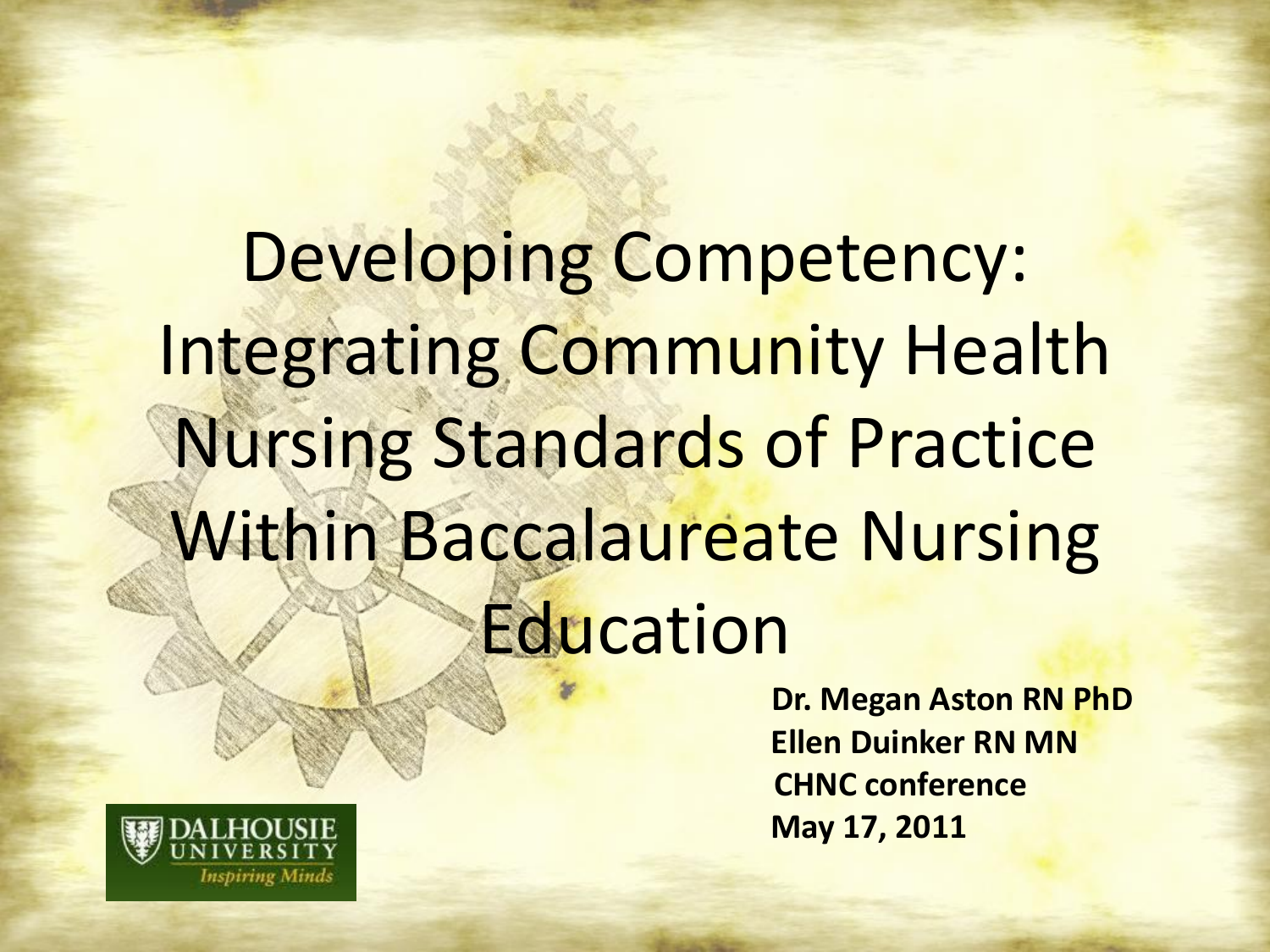## Background

- Community Health Nursing Standards of Practice (CHNSoP) launched in 2003 measure practice after two years experience (CHNC 2008)
- Standards taken up and implemented by practicing community health nurses across Canada in a variety of ways
- Limited documentation of the use of CHNSoP as benchmarks for achieving educational objectives or evaluating clinical experiences within Schools of Nursing (Cohen & Gregory, 2009b).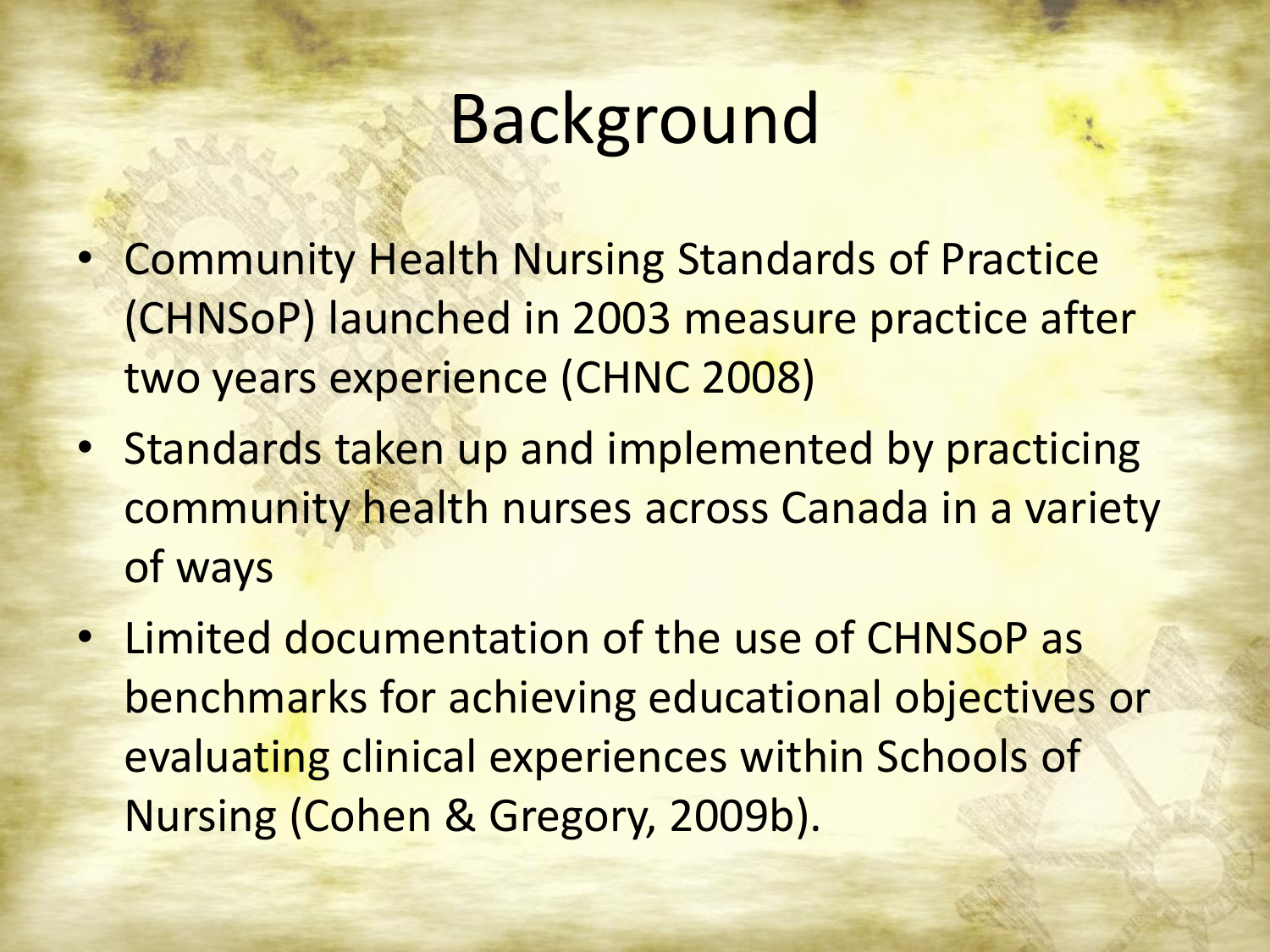## CHN Standards of Practice Support Student Learning

- CASN supports the standards of practice in nursing education (2010)
	- Facilitate students' understanding of the scope of CHN practice (CASN, 2010).
	- Assist in developing a community health nursing identity (CASN, 2010).
- CASN recently developed guidelines for undergraduate community health nursing placements (CASN, 2010).
	- Standardize educational quality of the community health clinical placements
	- Prepare student to meet entry to practice levels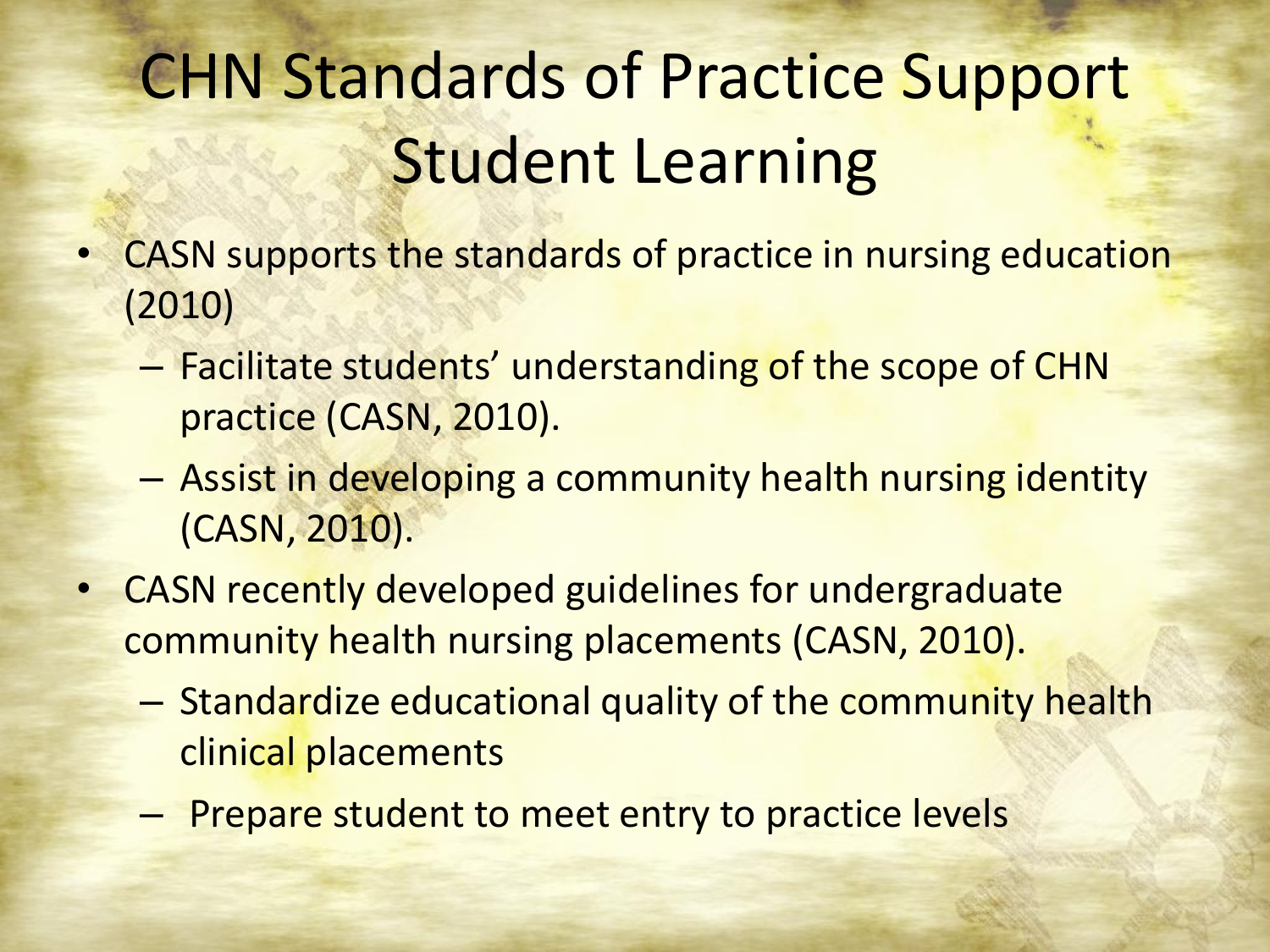### Innovative Practice Learning Environments

- Nursing education programs should strive to
	- Provide innovative practice learning environments
	- Evaluate teaching methods (CRNNS)
- Critical reflective writing
	- Supported by many educators and researchers as an effective learning tool
- How do students apply CHNSoP to clinical practice?
- How do critical reflections support student learning of CHNSoP?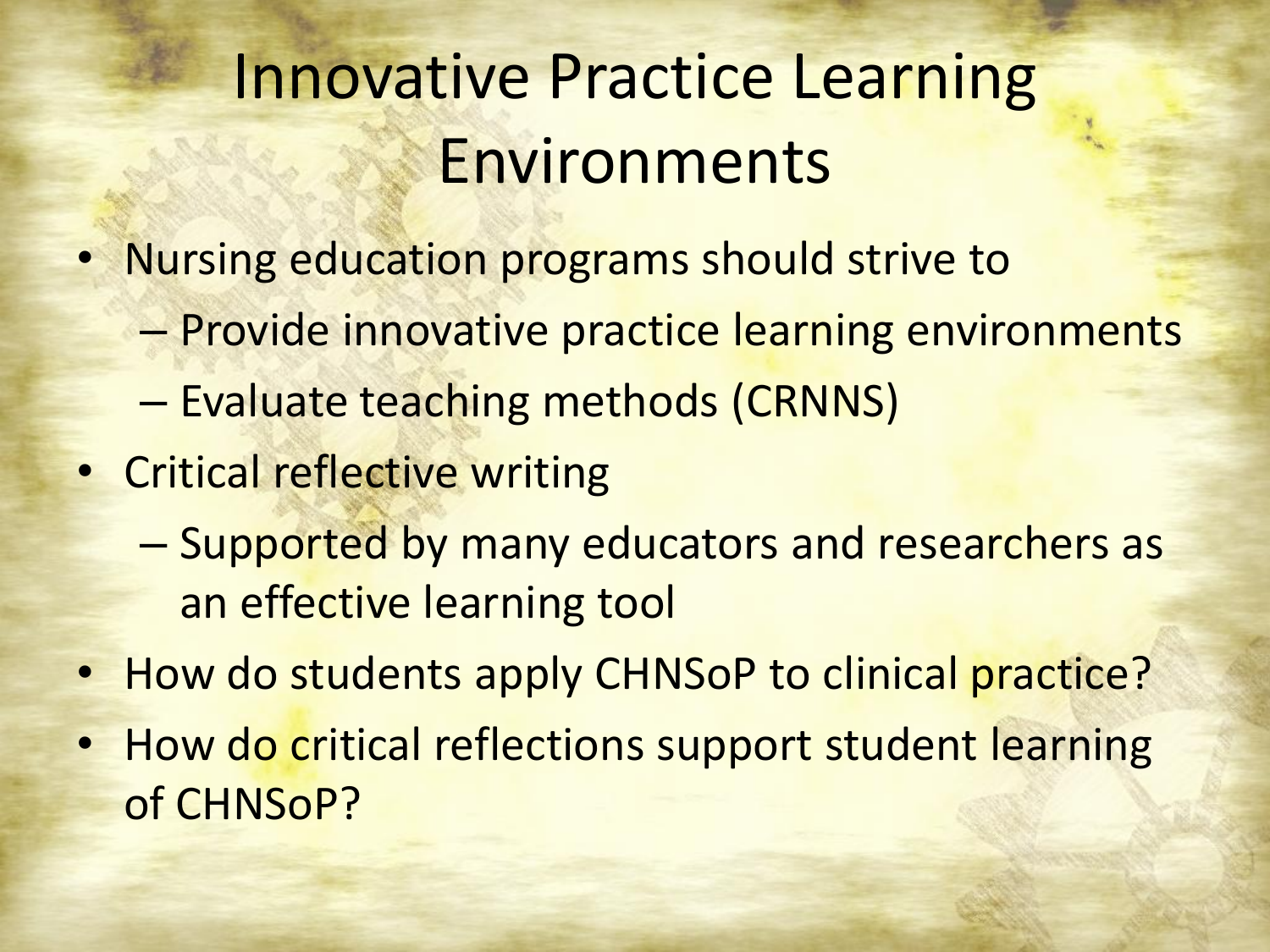#### Purpose

• To explore how fourth year nursing students critically apply the Community Health Nursing Standards of Practice through the use of reflective writing in the clinical component of a Community Health Nursing course.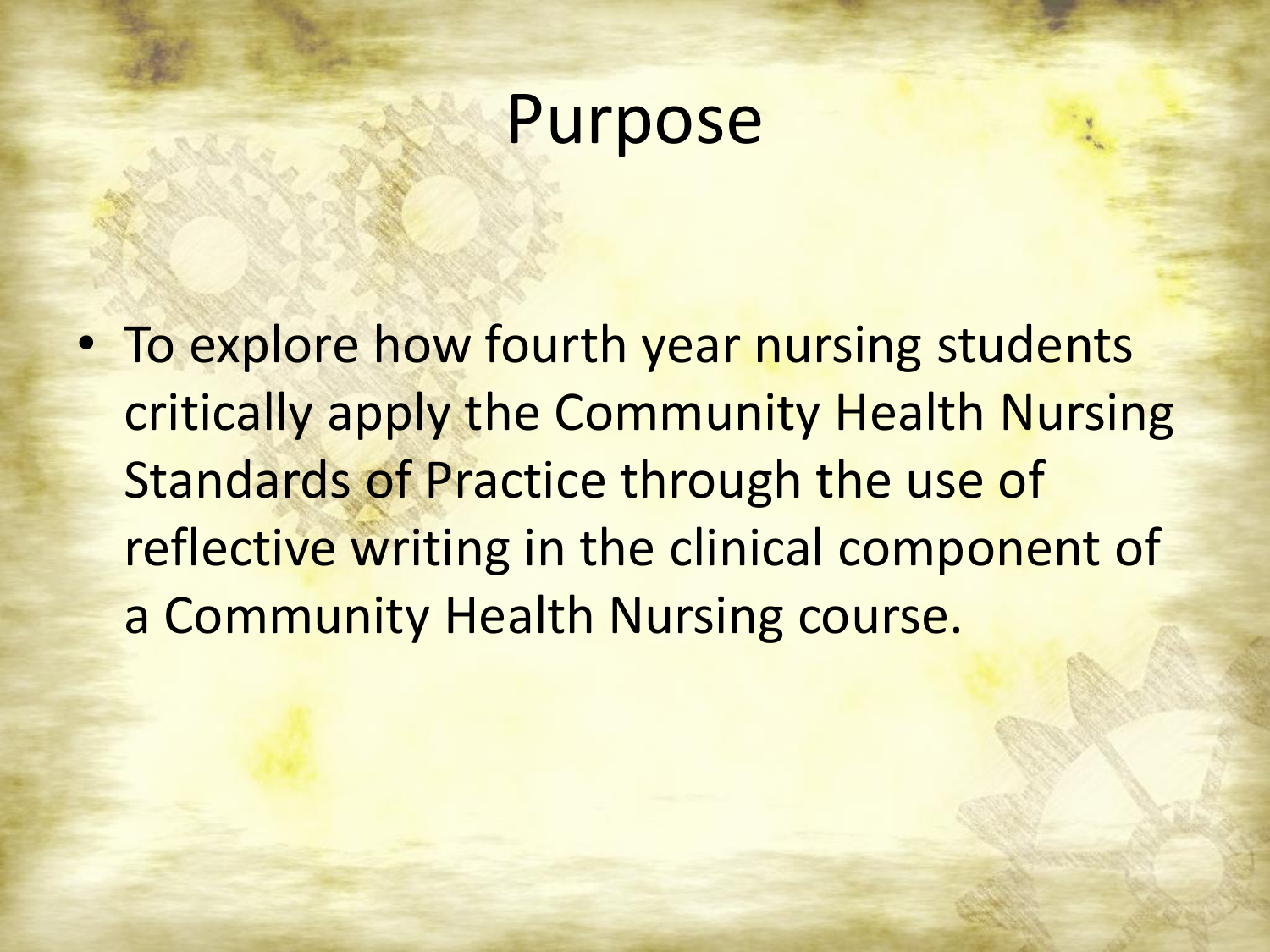## **Questions**

1) What standards of practice do students reflect upon during their community clinical experience?

- 2) How do students critically apply the standards in various settings?
- 3) What is the usefulness of reflective writing as a learning tool?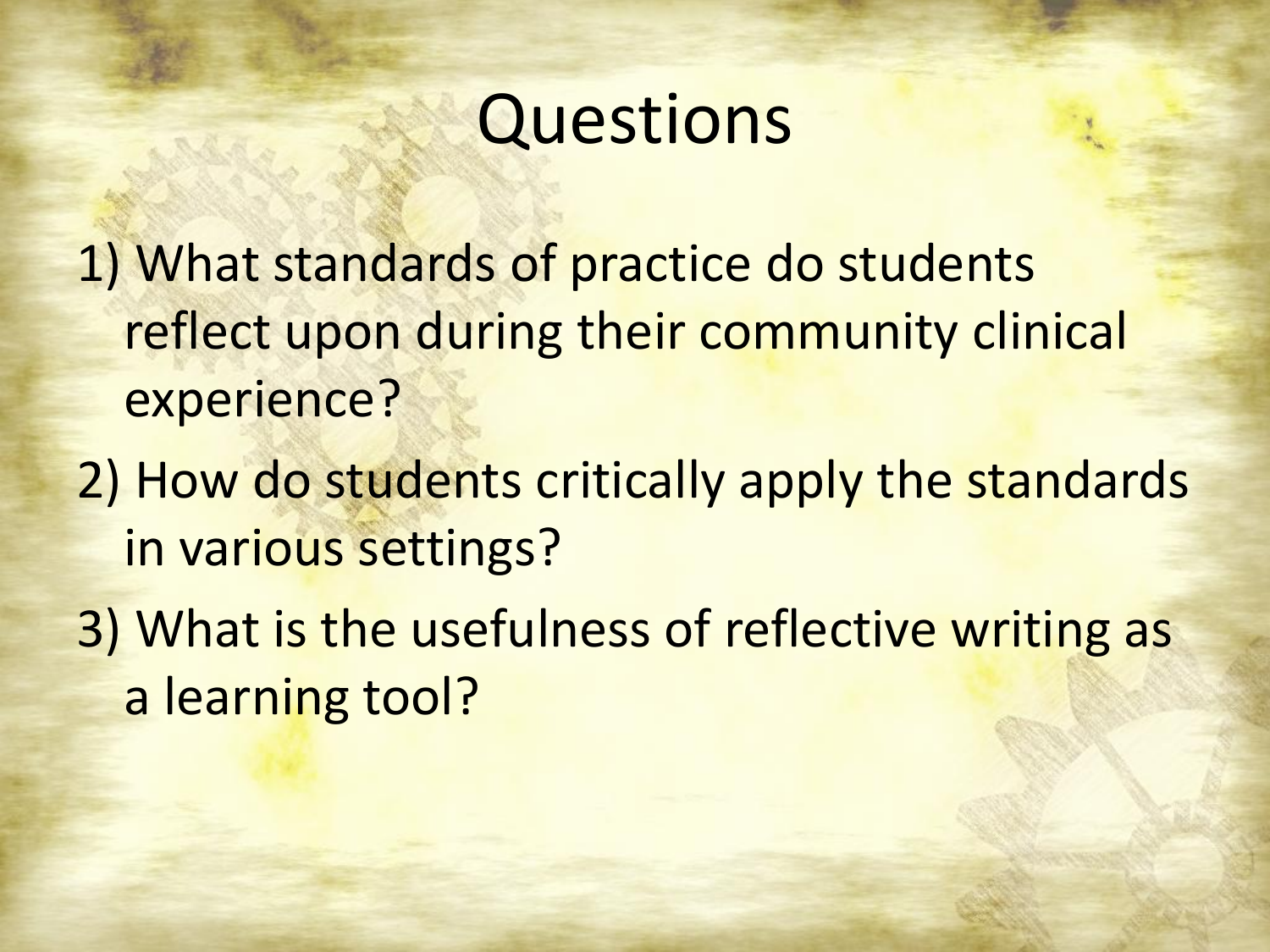#### **Context**

• Community Health Nursing in 4<sup>th</sup> year Two 3 credit courses run sequentially during Fall/Winter semesters N4250 Assessment and planning N4260 Implementation and evaluation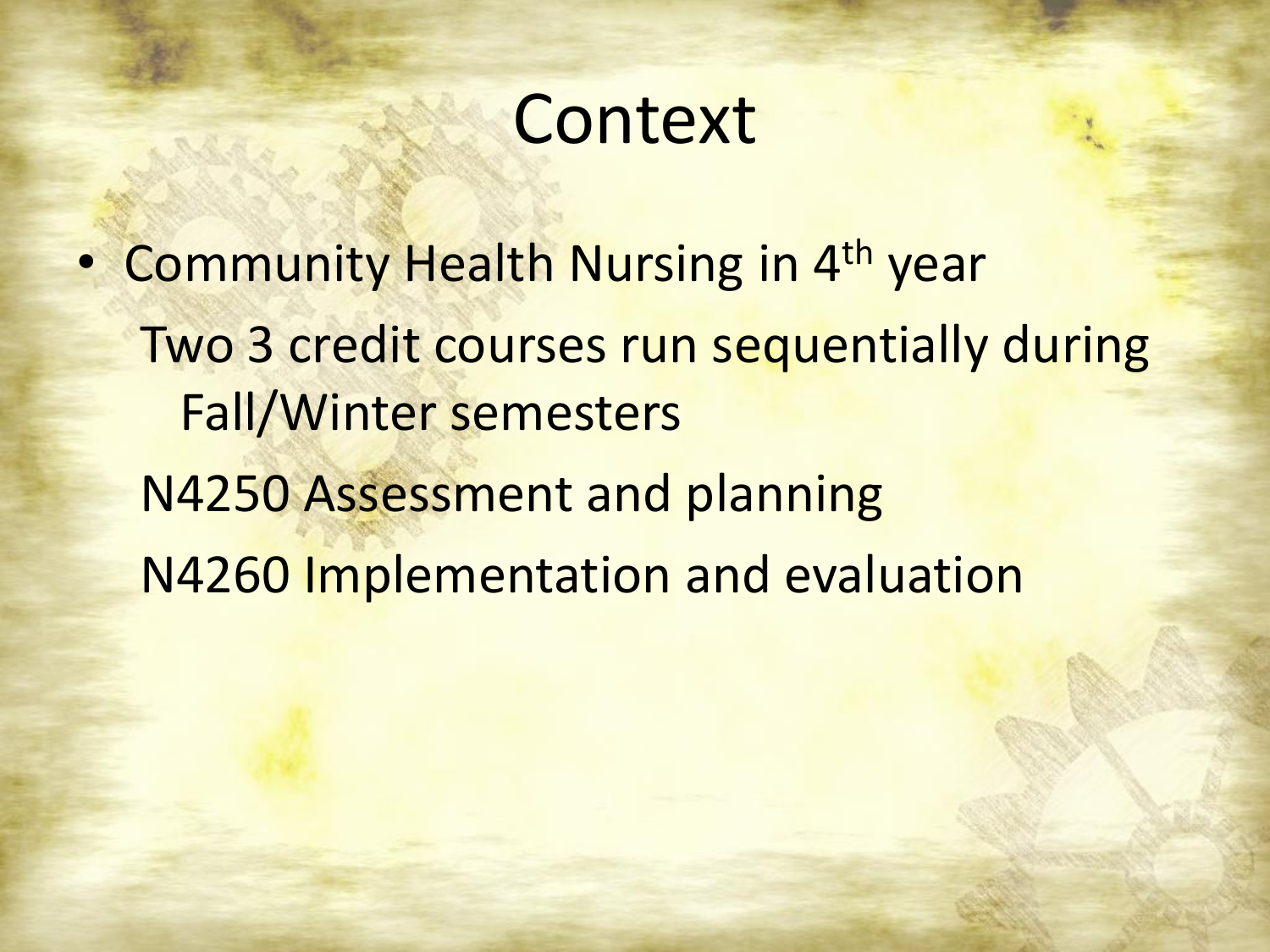#### Course Format

- Weekly Lecture 2 hours (20 weeks over 2 terms)
- Clinical 20 weeks (over 2 terms):
	- 6 hours at agency, 1 hr clinical conference
	- 140 clinical hrs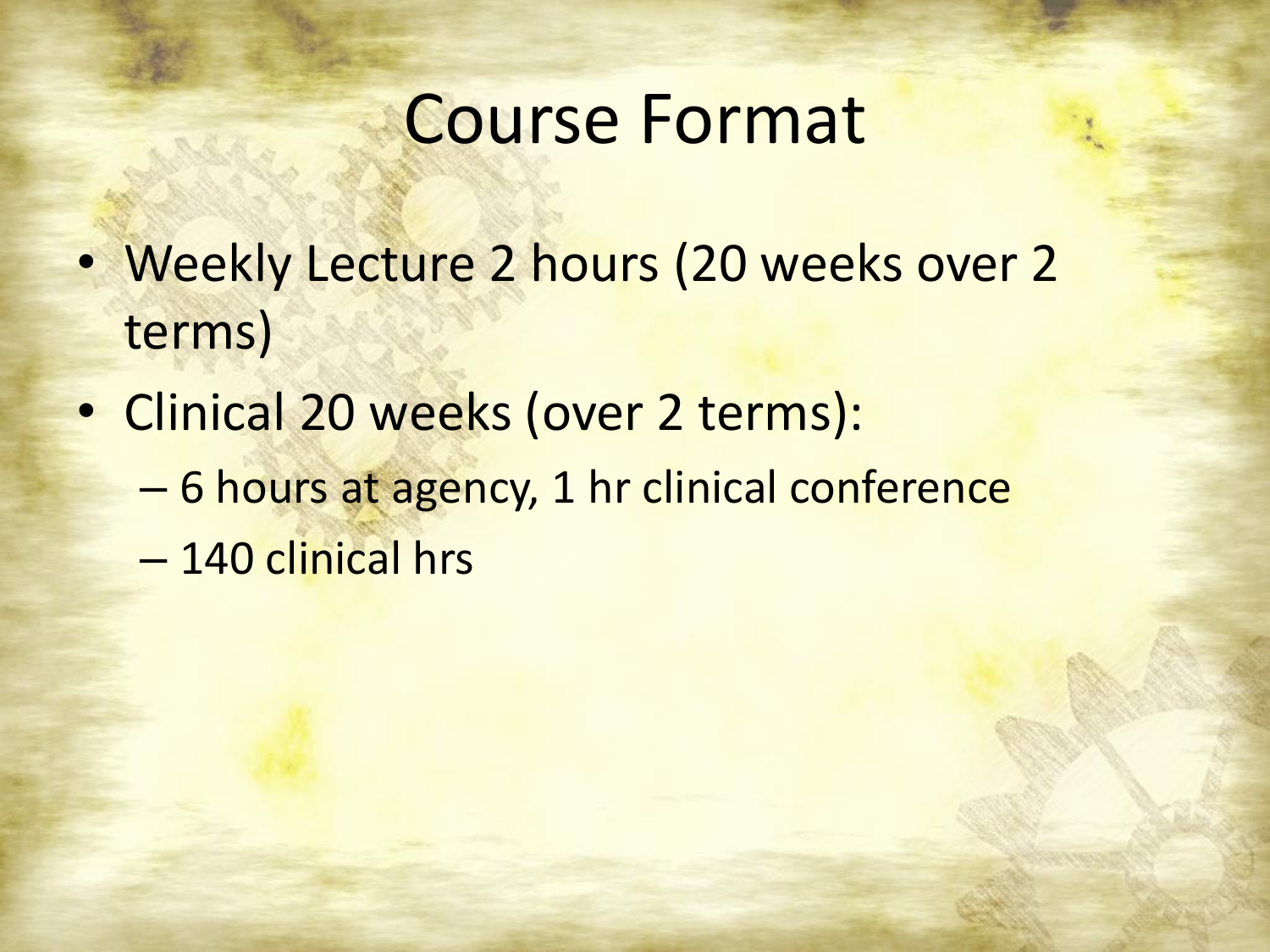- Students are placed in a variety of settings
- Approx 80 agencies
- Traditional and non-traditional community sites
	- Rural and urban settings
	- Half of preceptors are nurses, other half are multi disciplinary
	- Mainly 2 students at each agency, some with 1 student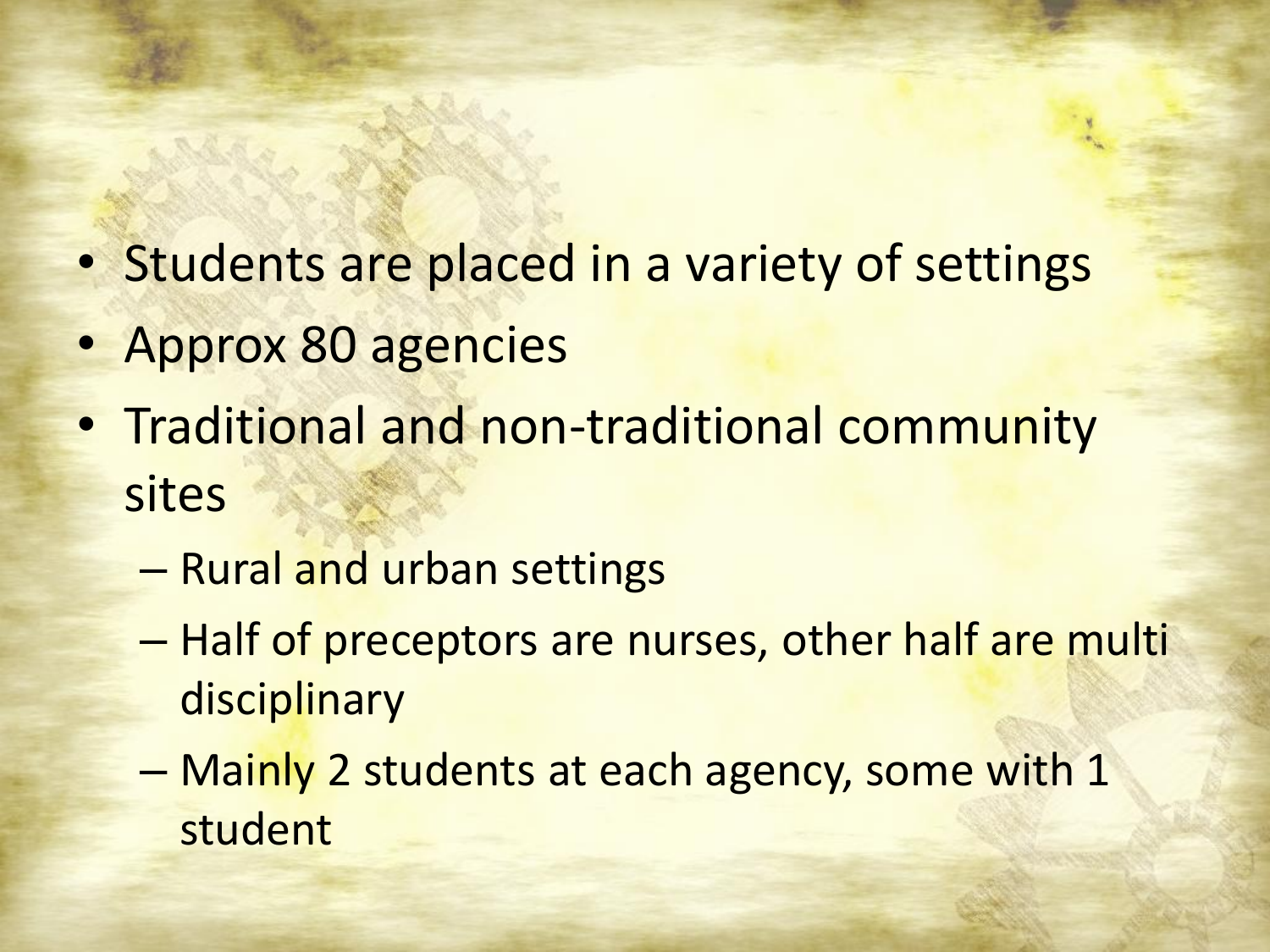- Public health Youth health centres, Healthy Beginnings, Communicable disease **O** VON
- **O** Community resource centres
- **O** Community health boards
- **O** Addictions
- O New immigrant support services
- **O** Homeless shelters
- **O** Supportive housing
- O Needle exchange
- **O** Daycares
- **O** Senior centres
- **O** Mental health
- **O** Chronic diseases
- **O** Environmental/occupational health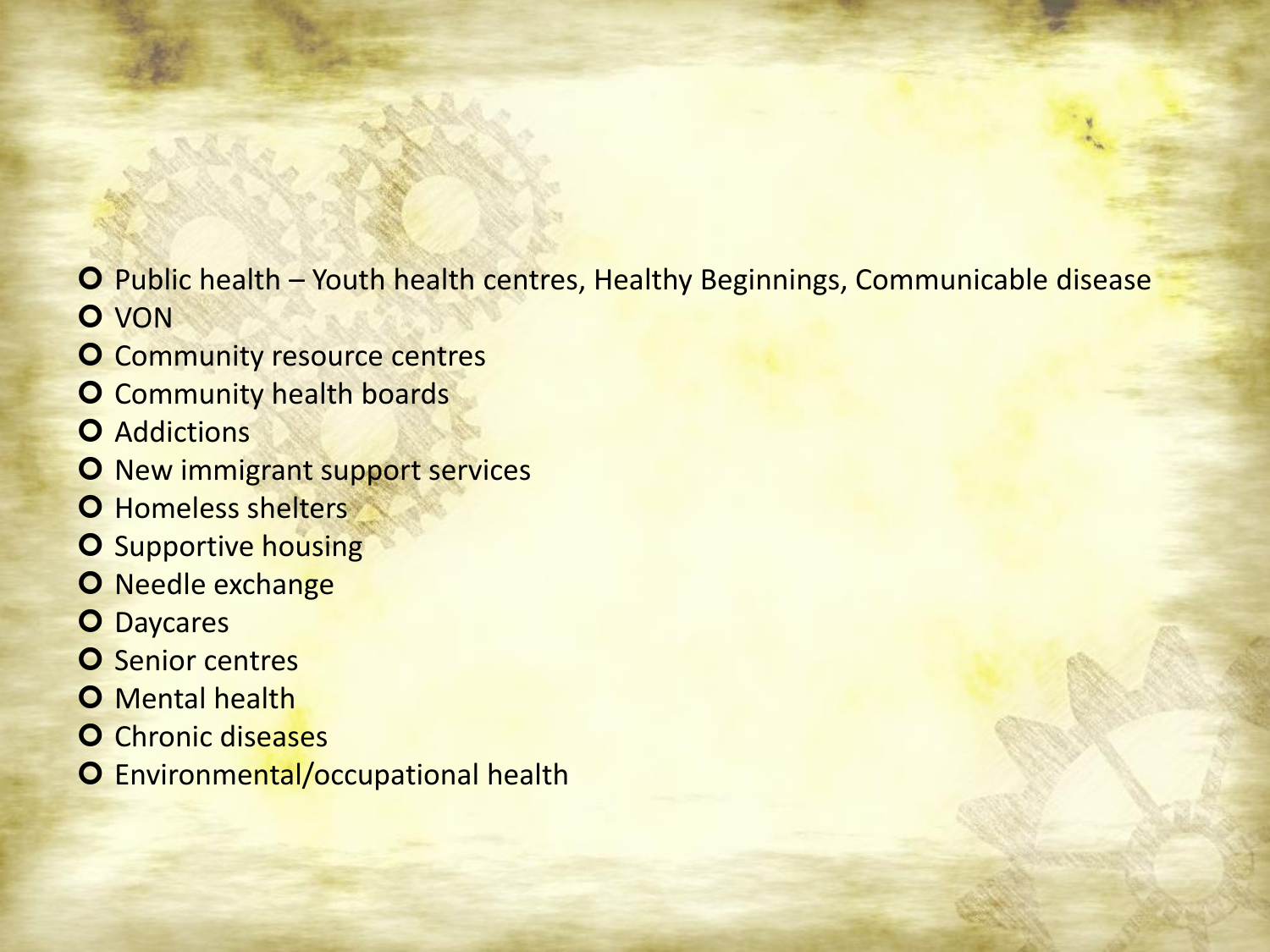## Reflective Writing Assignment

#### **O**5 in first term, 3 in second term **O** Purpose

**• Professional critique OPersonal practice OAgency practices** Olssues related to target population

#### O Student is required to include:

- Amount of time spent with agency
- Activities completed during clinical
- Plans for next clinical day
- Discussion of how they implemented one CHNC Standards of Nursing Practice
- **Critically reflect on clinical experience OKolb Action Reflection Model suggested to guide critical reflection**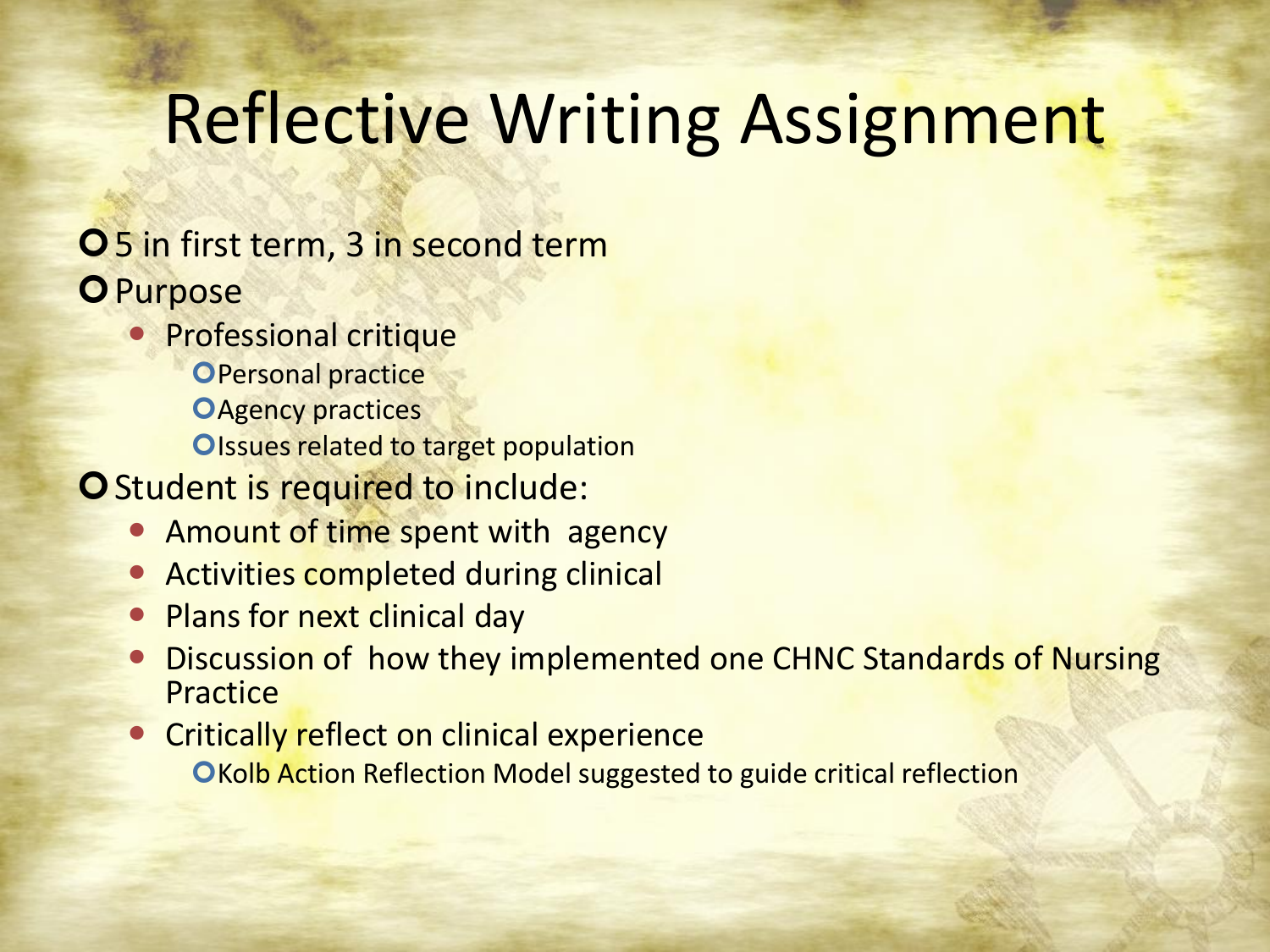## Reflective Writing Assignment

- Reflective writing completed individually
- 2-4 pages submitted every two to three weeks to clinical faculty and preceptor
- Clinical faculty provides written feedback and a letter grade for each reflection
	- **Purpose of feedback** 
		- Guide and support professional critique
		- **Encourage development of critical thinking**
- Submitted to preceptor to keep informed of progress and learning
	- **Preceptors are not required to respond in writing however** some do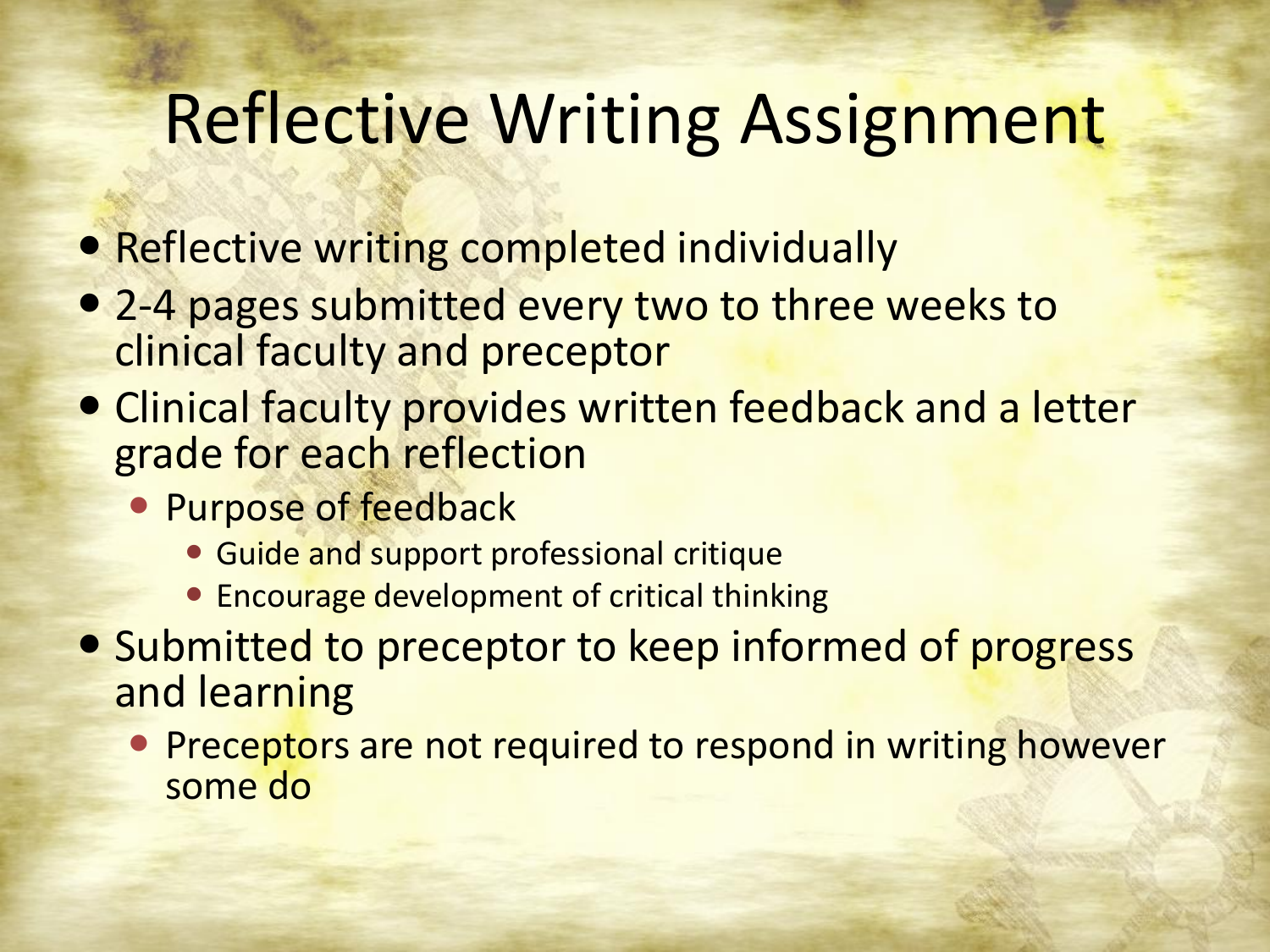#### Purpose of Reflective Writing

- Professional learning and growth
- Facilitates communication between student, clinical faculty and preceptor
- Clinical faculty and preceptor are informed of
	- What student is doing
	- How standards are being applied
	- How student is understanding community clinical practice
	- Ability to apply critical thinking to community health nursing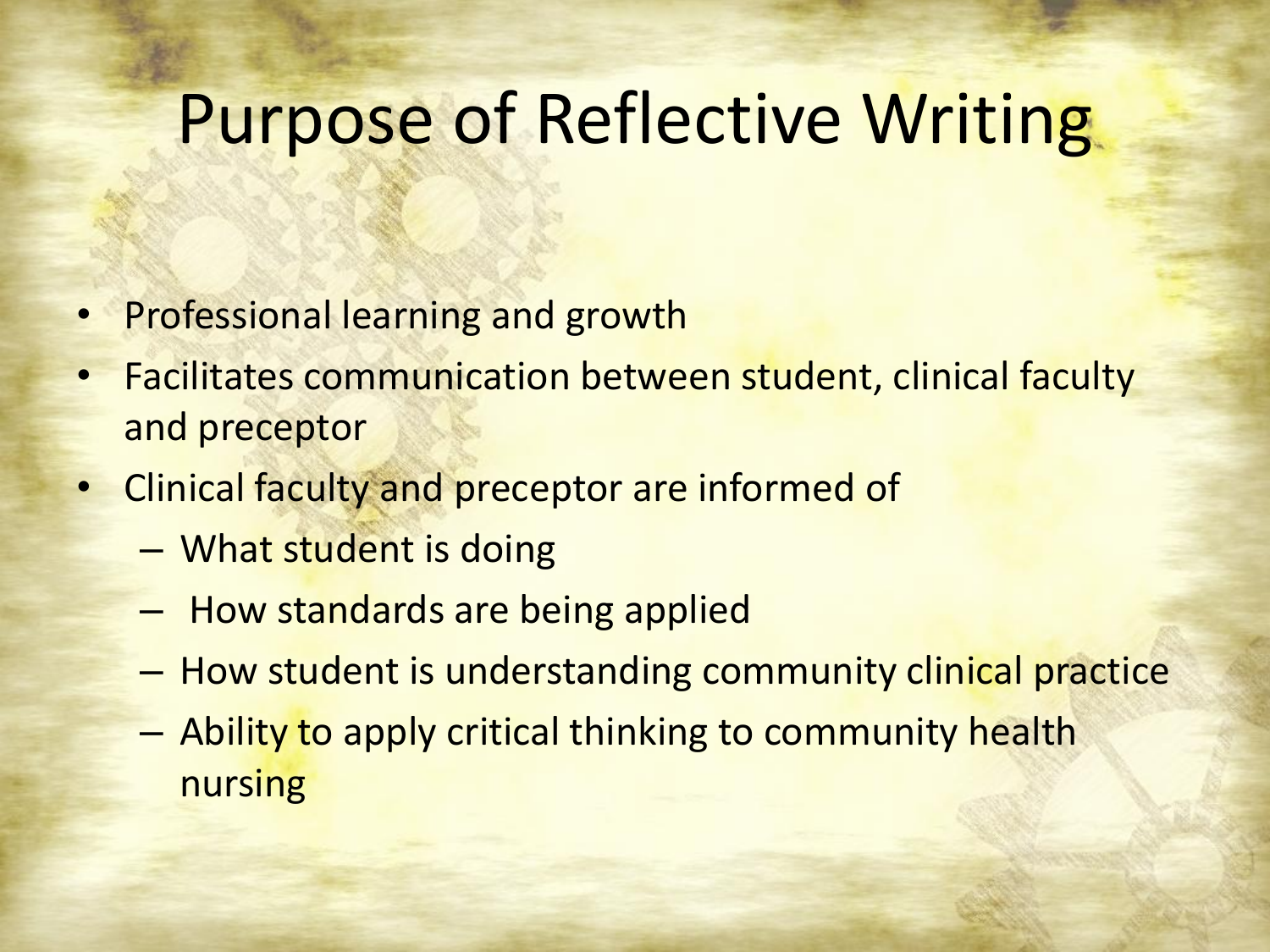### Recruitment

- Dalhousie ethics approval obtained
- **14 Participants** 4<sup>th</sup> year nursing students who completed the Community Health Nursing course Feb 2011
	- A letter of introduction and consent emailed to all eligible nursing students explaining study
	- Consent implied by submitting reflective writing papers to the research coordinator.
	- All names and identifying information removed by research coordinator
- **105** Reflections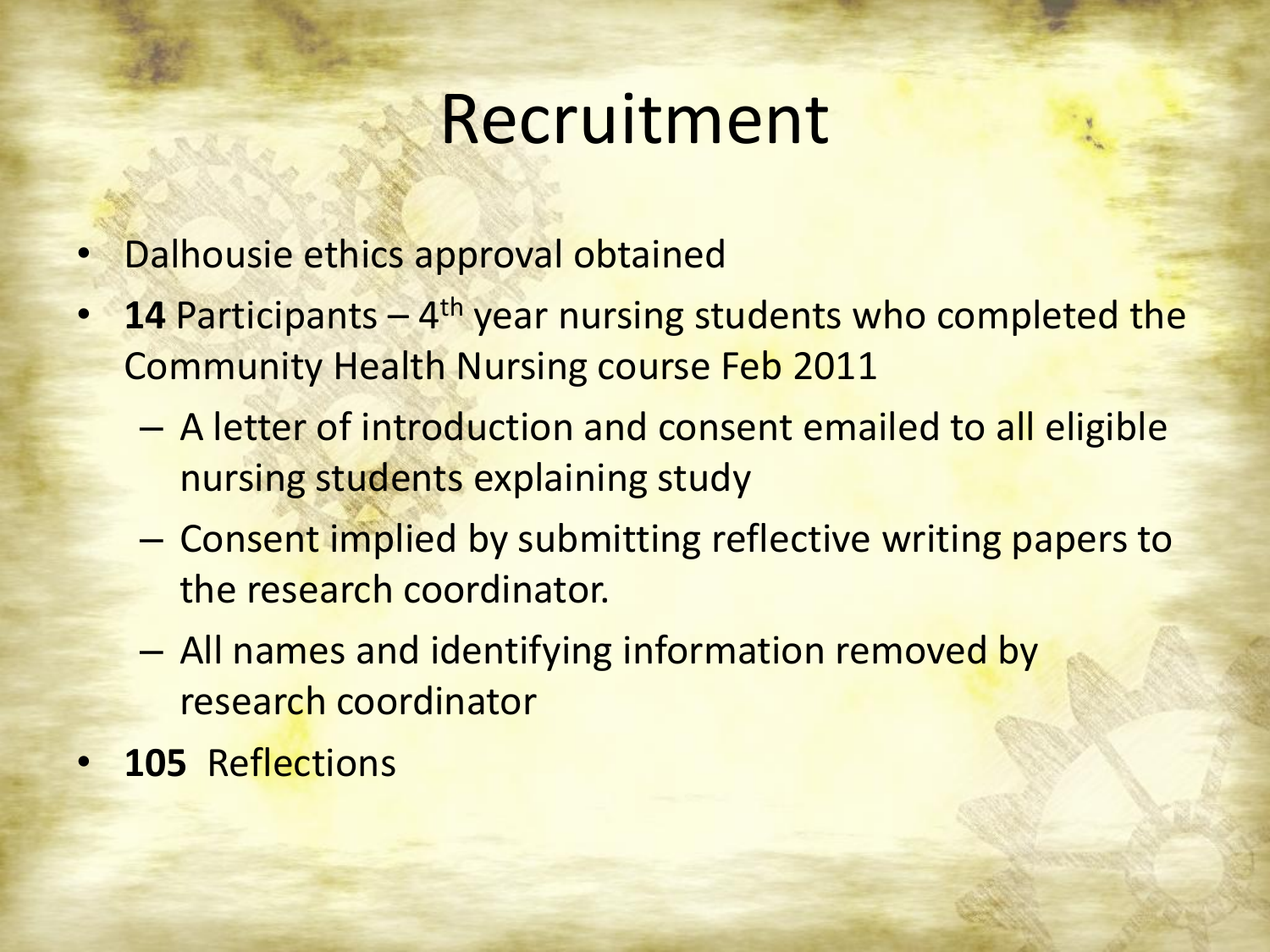#### Standards Used in Reflections

| <b>Student</b> |                                      | <b>Promoting</b><br>health | <b>Building</b><br>individual and<br>community<br>capacity | <b>Building</b><br>relationships | <b>Facilitating</b><br>access and<br>equity | <b>Demonstrating</b><br>professional<br>responsibility and<br>accountability |
|----------------|--------------------------------------|----------------------------|------------------------------------------------------------|----------------------------------|---------------------------------------------|------------------------------------------------------------------------------|
| $\mathbf{1}$   | School                               | XX                         | <b>XXX</b>                                                 | Xx                               |                                             | $\mathbf X$                                                                  |
| $\overline{2}$ | <b>Seniors Centre</b>                | $\mathbf X$                | <b>XXX</b>                                                 | Xx                               | <b>XXX</b>                                  | $\mathbf X$                                                                  |
| $\mathfrak{Z}$ | Daycare                              | XX                         | XX                                                         |                                  |                                             | $\mathbf X$                                                                  |
| $\overline{4}$ | Women's shelter                      | $\mathbf X$                | XX                                                         | X                                | XX                                          | XX                                                                           |
| $\mathfrak{S}$ | Women's shelter                      | XX                         | XX                                                         | $\mathbf X$                      | $\mathbf{X} \mathbf{X}$                     | $\mathbf{X}$                                                                 |
| 6              | Youth and Mental<br>Health           | $\mathbf X$                | <b>XXX</b>                                                 | XX                               | $\mathbf X$                                 | $\mathbf X$                                                                  |
| $\overline{7}$ | <b>Addictions Outreach</b>           | <b>XXXXXX</b>              |                                                            | $\mathbf X$                      | <b>XXXXX</b>                                |                                                                              |
| $8\,$          | Public Health Early<br>Home Visiting | <b>XXX</b>                 | <b>XXX</b>                                                 | XX                               | $\mathbf X$                                 | $\mathbf{X}$                                                                 |
| 9              | Youth Health Centre                  |                            | $\mathbf X$                                                |                                  |                                             | XX                                                                           |
| 10             | Youth Health Centre                  | $\mathbf X$                | $\mathbf X$                                                | XX                               | $\mathbf X$                                 | $\mathbf X$                                                                  |
| 11             | <b>Cancer Care</b>                   | <b>XXXX</b>                | $\mathbf X$                                                | <b>XXXX</b>                      | $\mathbf X$                                 | $\mathbf{XXX}$                                                               |
| 12             | <b>Community Resource</b><br>Centre  | $\mathbf{XXX}$             | <b>XXX</b>                                                 | <b>XXX</b>                       | $\mathbf{X}\mathbf{X}$                      | $\mathbf{X}\mathbf{X}$                                                       |
| 13             | <b>VON</b>                           | <b>XXXX</b>                |                                                            | <b>XXX</b>                       | $\mathbf X$                                 | $\mathbf X$                                                                  |
| 14             | <b>Family Resource Centre</b>        | <b>XXXXX</b>               | <b>XXXX</b>                                                | <b>XX</b>                        | <b>Xxxx</b>                                 | $\mathbf X$                                                                  |
|                | Total                                | 35                         | 28                                                         | 25                               | 23                                          | 18                                                                           |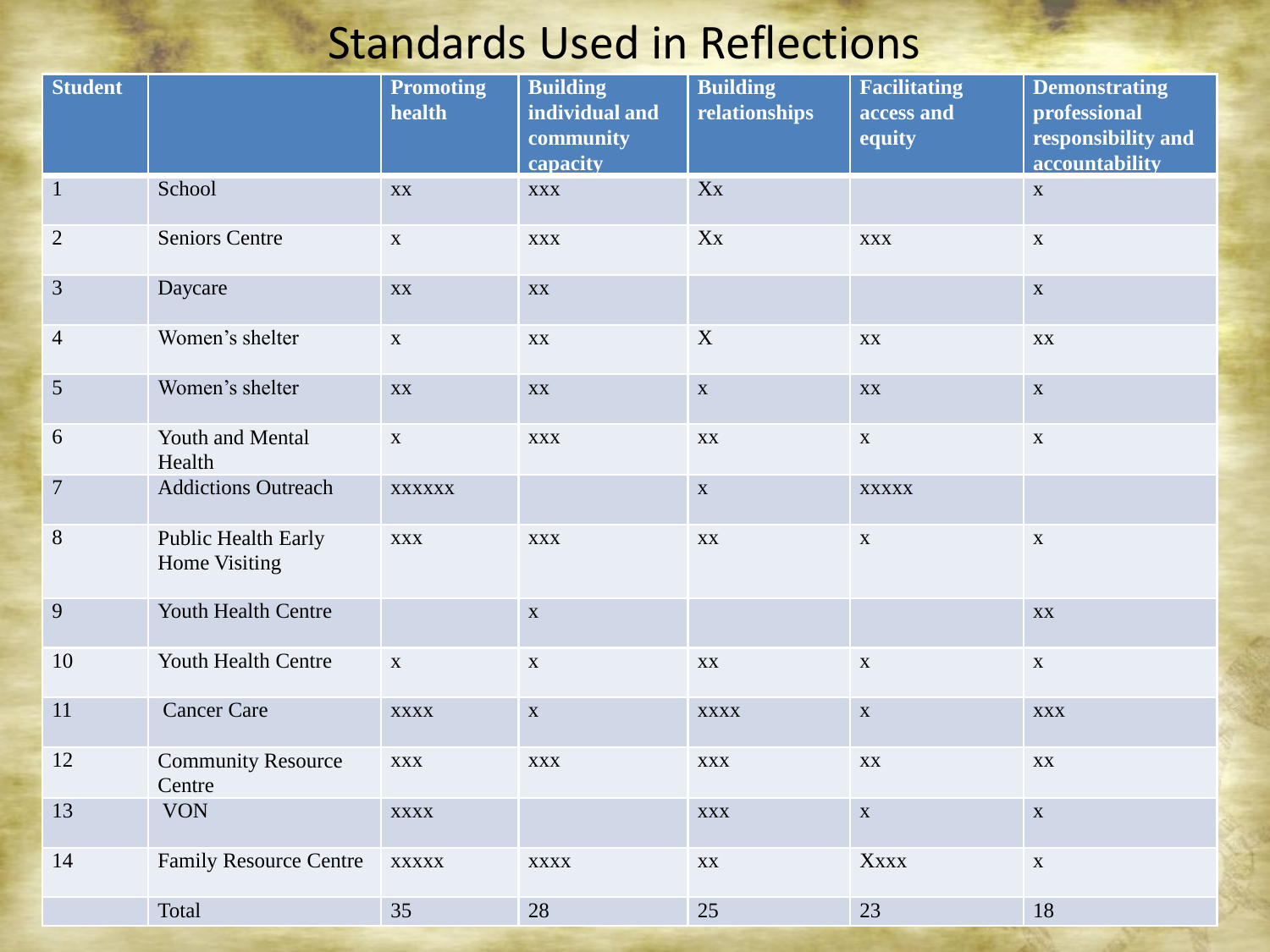## Methodology

- Qualitative thematic analysis
- Research questions guided analysis
- Emerging themes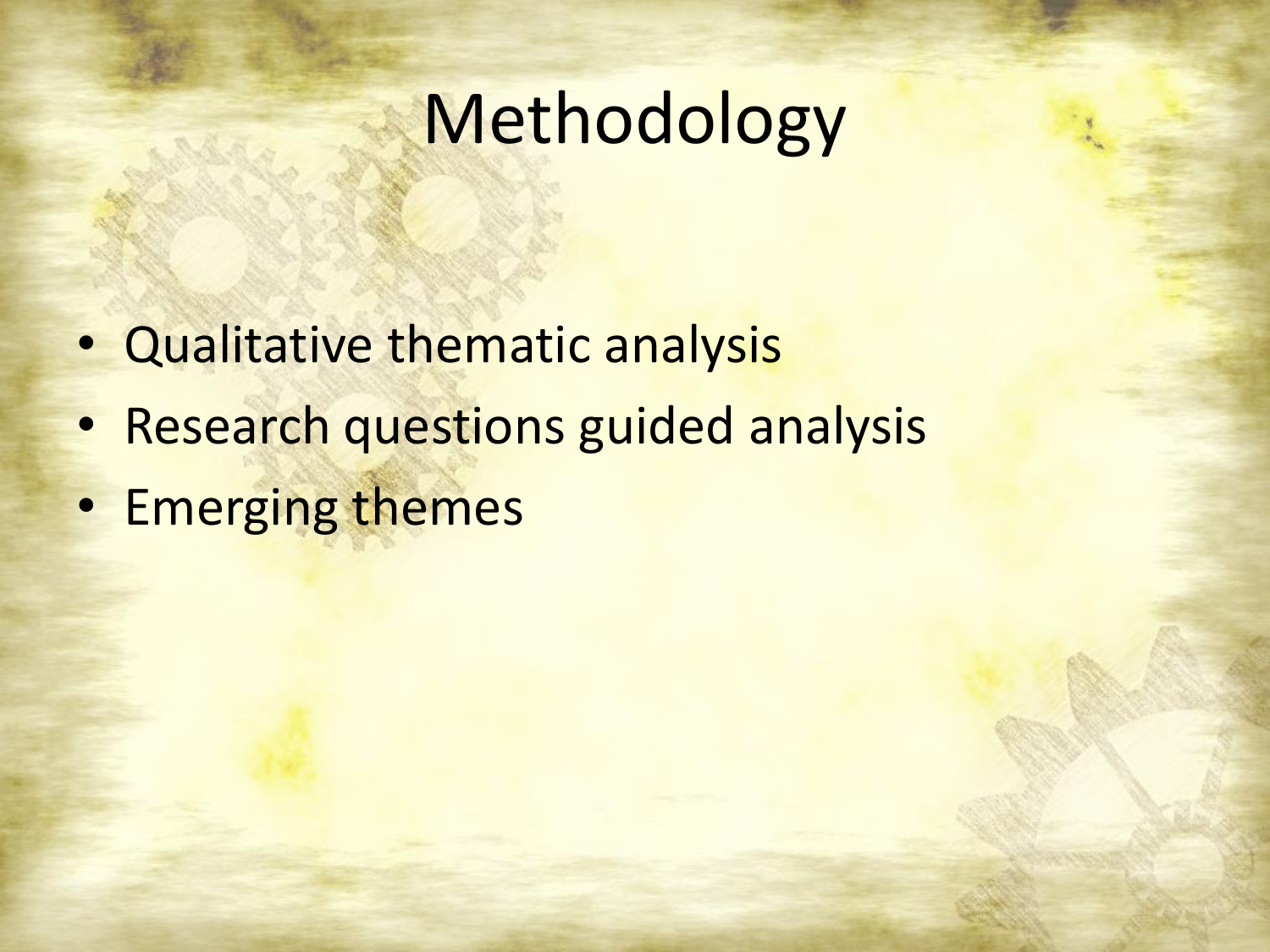### Findings

- Applying Standards
- Critical Reflection
- Usefulness of Reflective Writing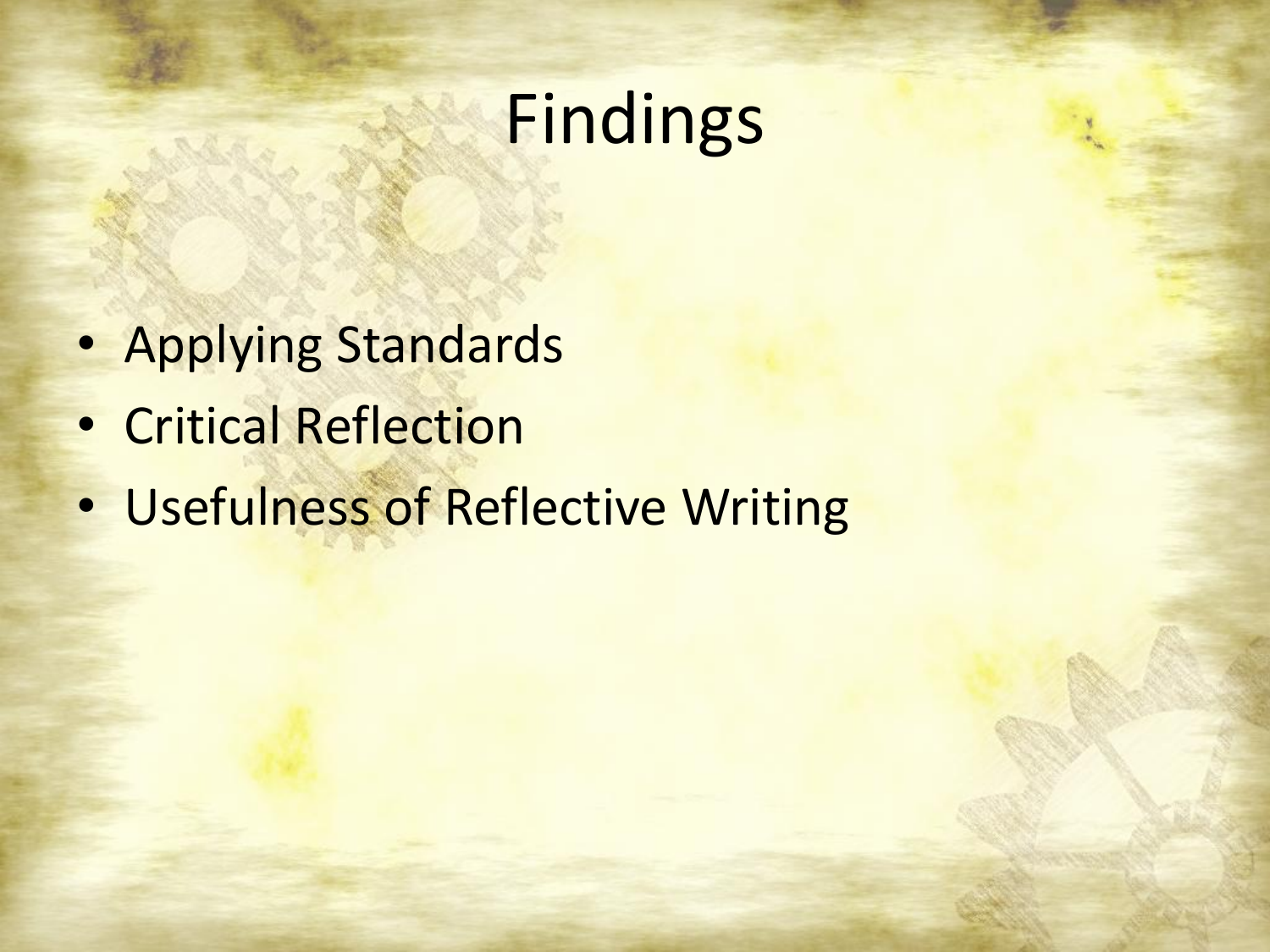# Applying Standards

- "Application" referred to students describing in detail
	- how they implemented a standard in their practice
		- Personal application
		- Observing another nurse apply the standards
- All students gave clinical examples of how they applied the standards
- Ability to critically apply standards differed between students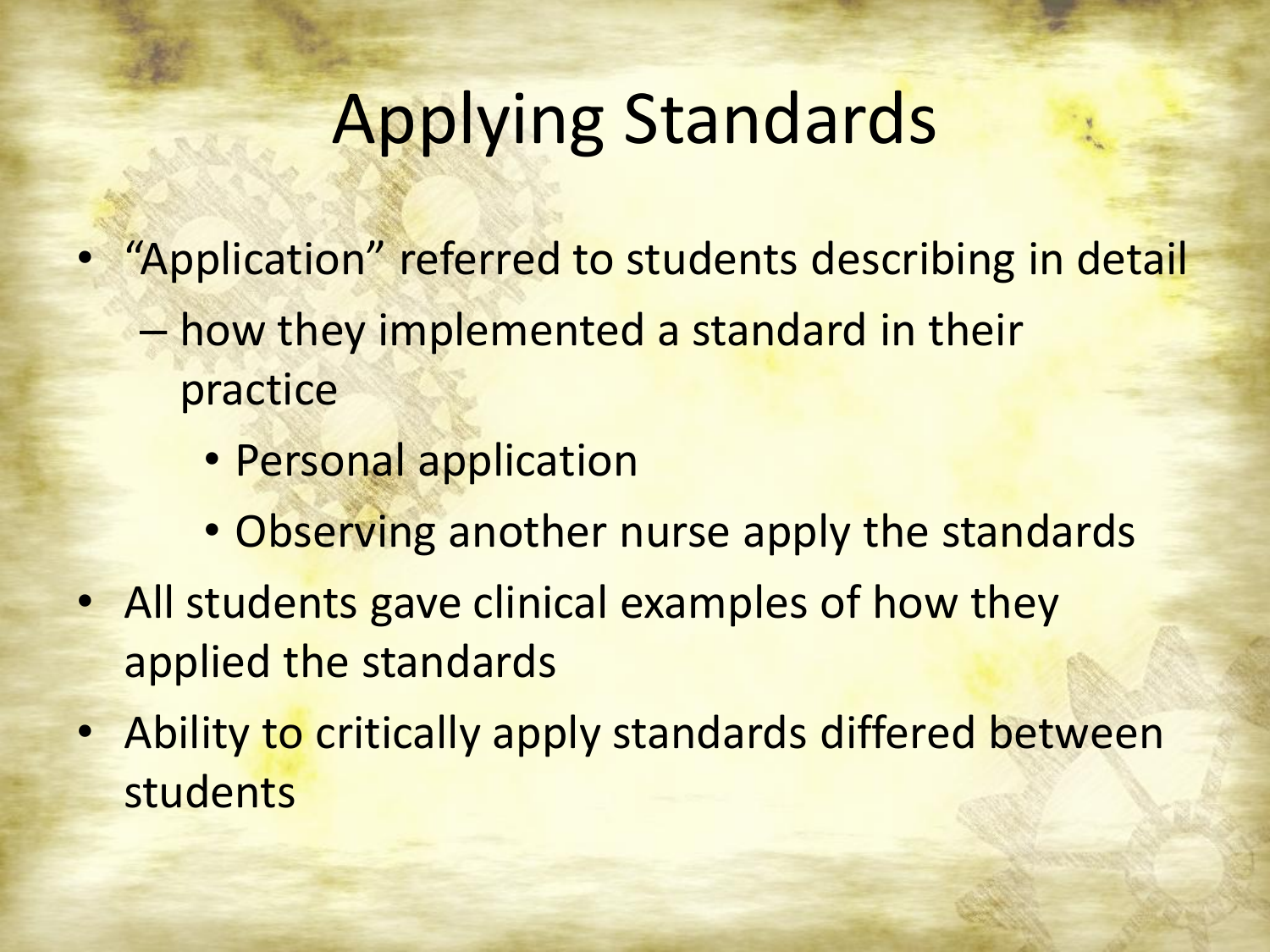## Critical Reflection

- There were different levels of student critical reflection and growth
- "Critical reflection" referred to students who implemented some or all of the following:
	- Identify an issue connected to a standard
	- Discuss how they would address the issue (actual or hypothetical)
	- Raise more questions if they were unsure of how to address the issue
	- Suggest next steps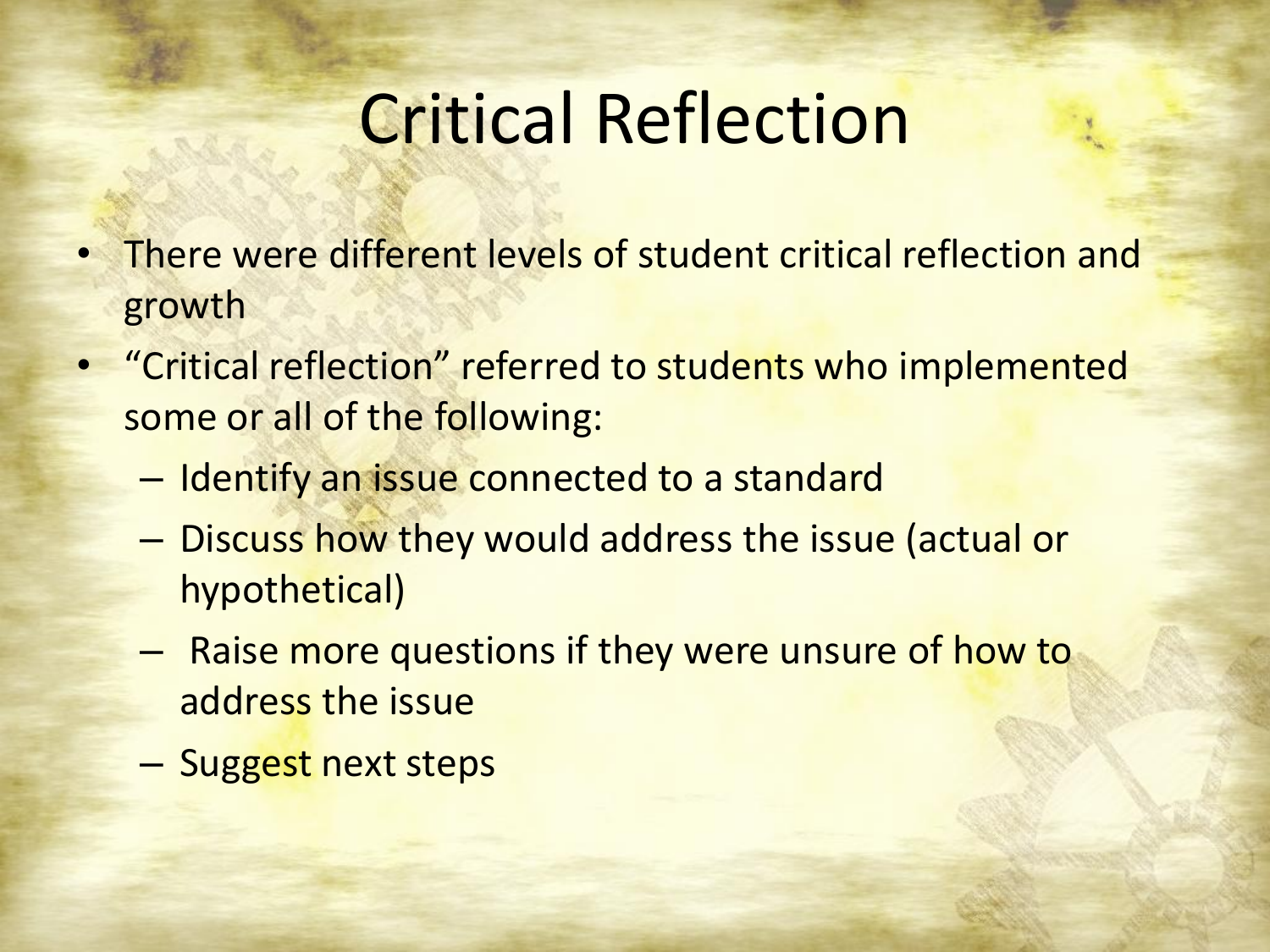## Successful Critical Thinking

#### **Student**

- Identified own learning needs/gaps
- Identified personal beliefs, values, practices
- Used a social justice lens
- Explored and/or applied ideas during clinical practice
- Explored relationship with clients, preceptor and others at agency
- Students who identified key standards and issues in first two reflections continued to build on these ideas to further their learning and growth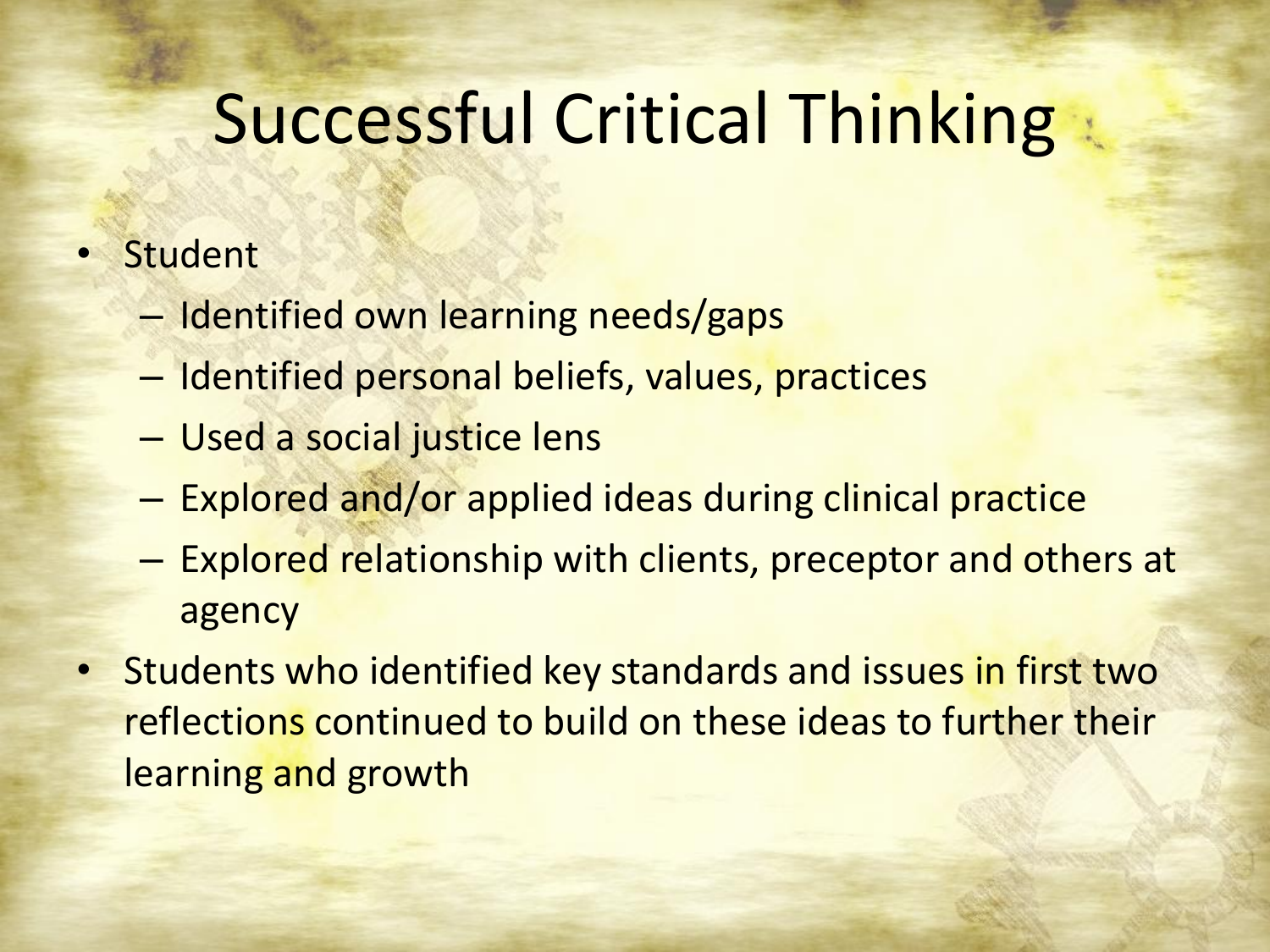#### Reflection and Growth

- How students identified standards/issues contributed to successful learning
	- Preceptor led
	- Personal observations of clients
	- Personal research (reading, asking questions)
	- Specific activities at the agency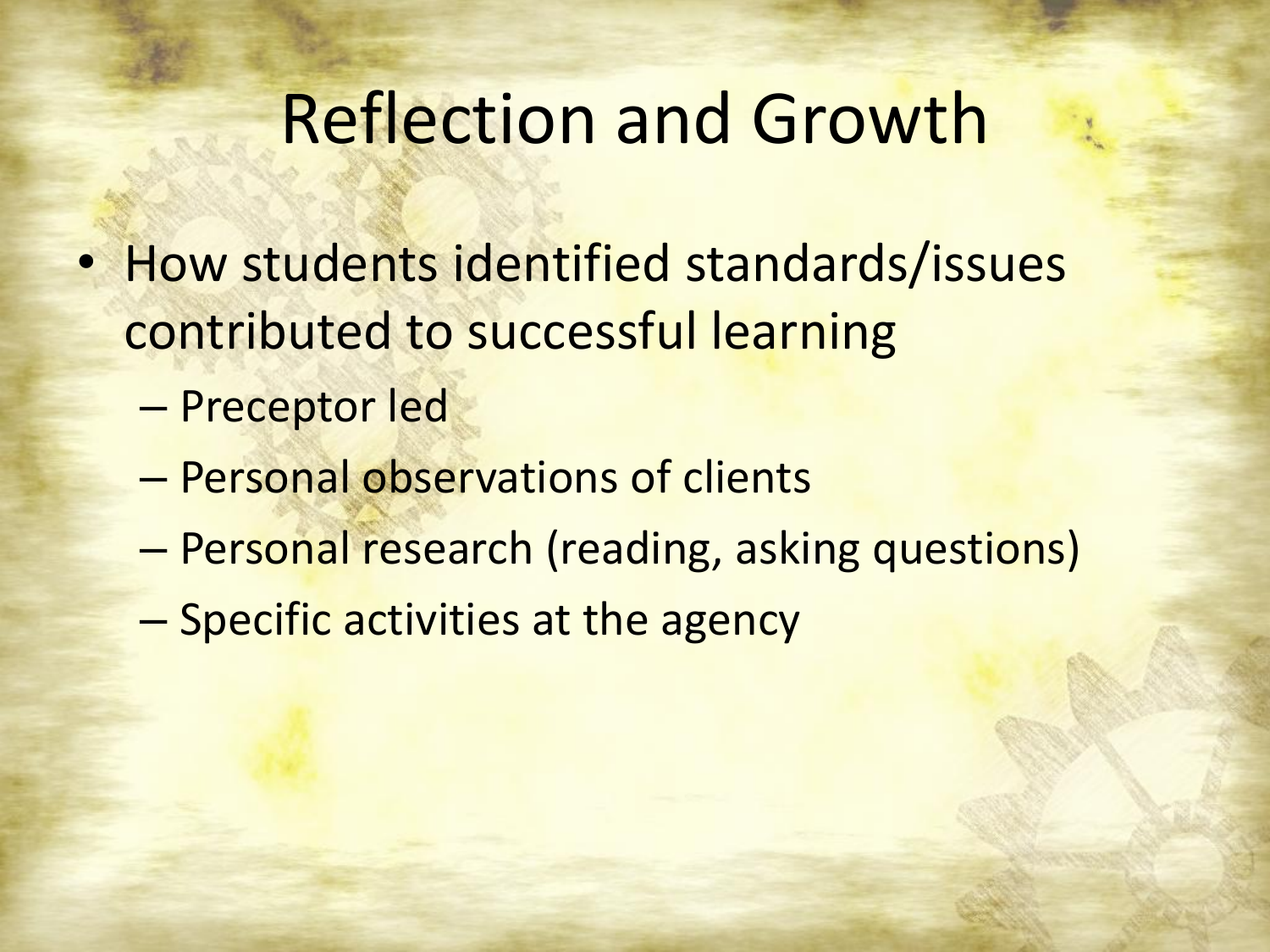### Promoting Health

• One student described how 'setting up an apartment' for a woman who had been homeless was important from the perspectives of safety, social justice, and empowerment.

*"Cleaning and preparing an apartment unit for an upcoming participant was rewarding as I was thinking about how this unit could be potentially a safe and empowering environment". (student # 5)*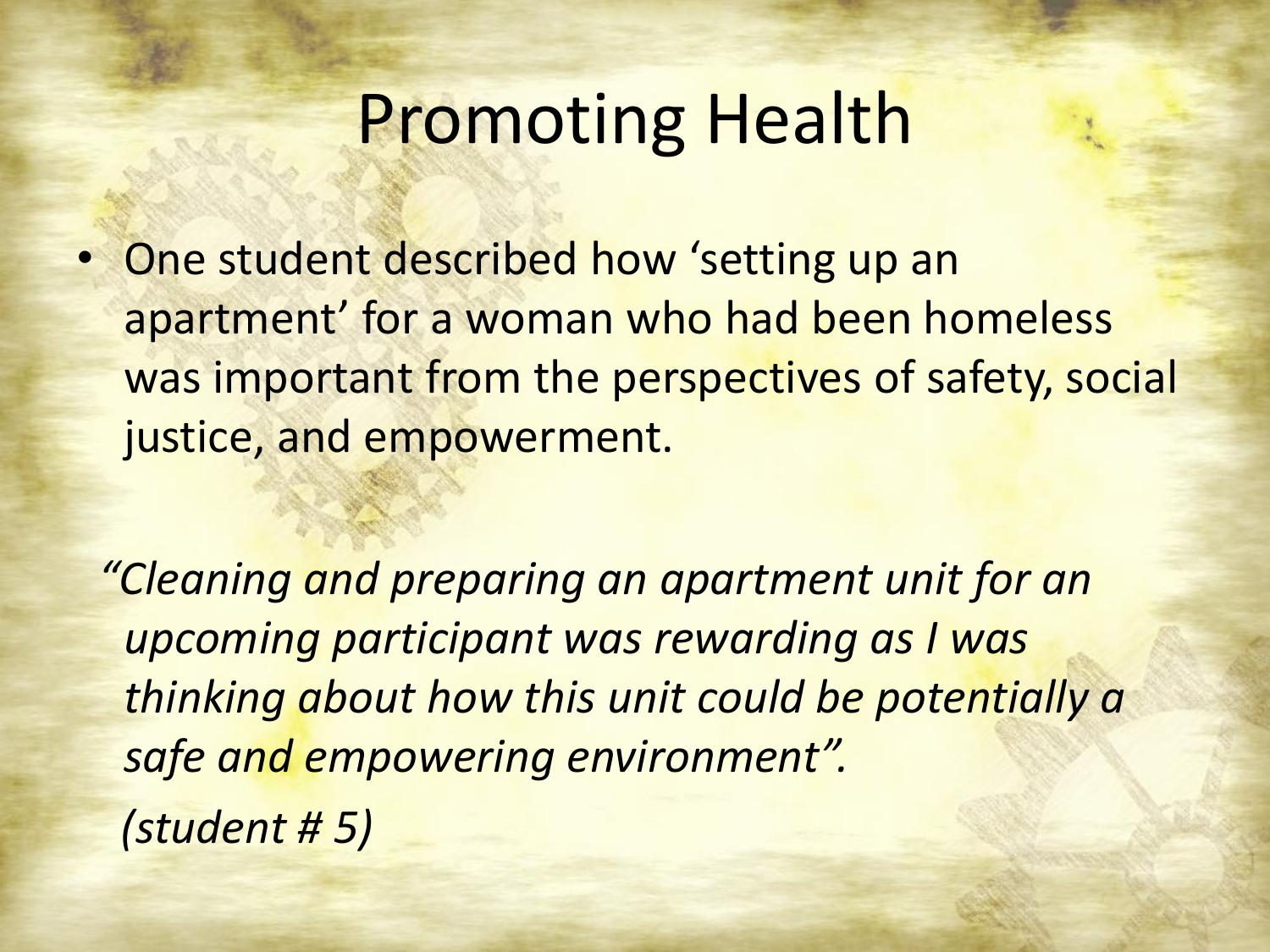## Building Individual and Community **Capacity**

#### • *Collaboration*

*"Hurdles can get addressed, new ideas surface and if there are tasks associated with these, then the work is allocated, and it gives everyone a set of reference as to what the big picture is looking like. Decisions are made by consensus, but they aren't always decided easily"* (student # 14 )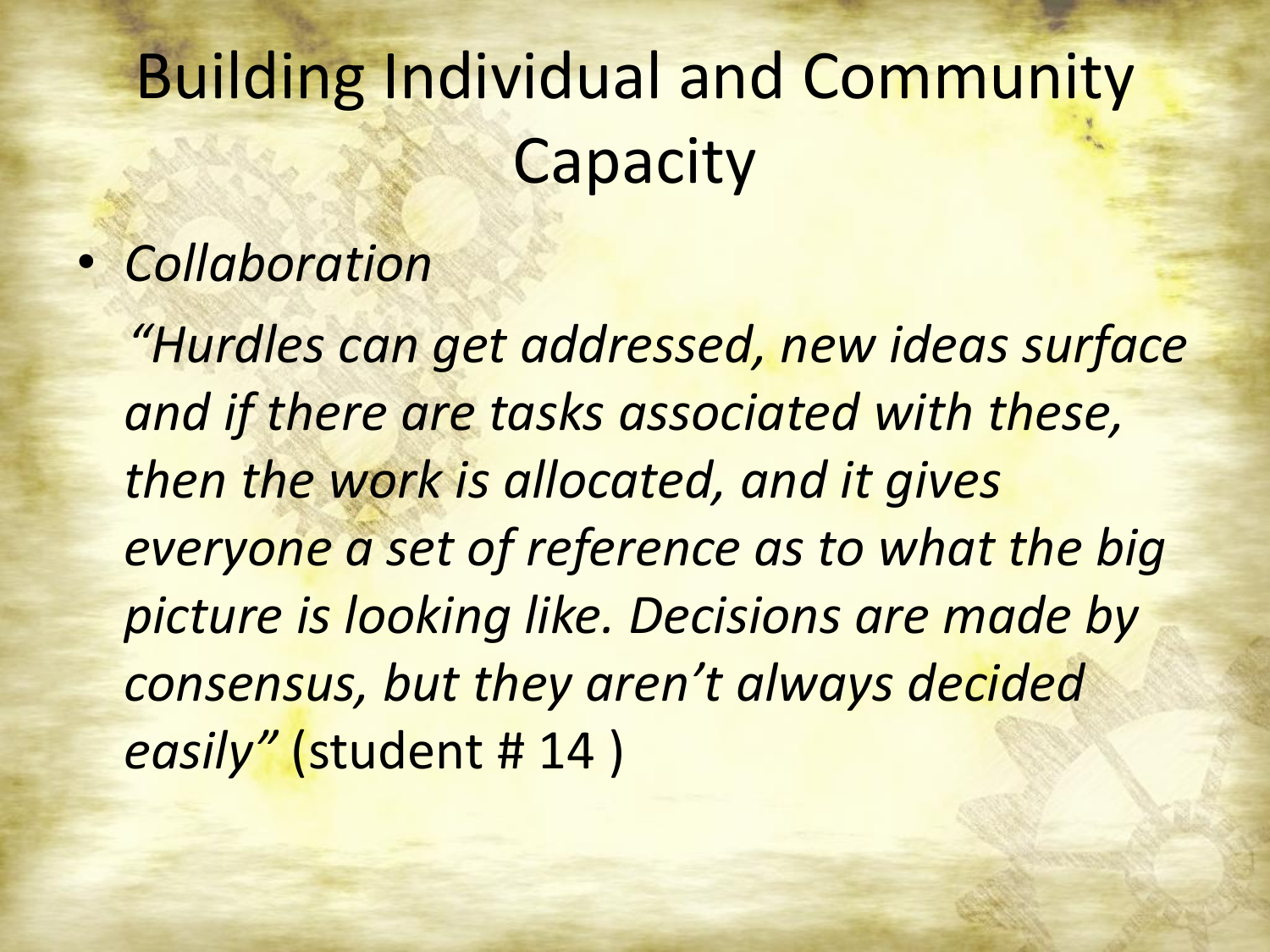#### Building Relationships

#### • Power differentials

"*I was most aware of how being in people's homes completely shifted the power differential that sometimes marks the nurse-client relationship in a hospital. Here, they welcomed us into their homes, where we were a guest, and we treated their space and wishes with great respect. This was very different than the hospital, where our clients are intruded upon at all hours of the day and night, whenever we needed to perform a procedure or task". (student # 13)*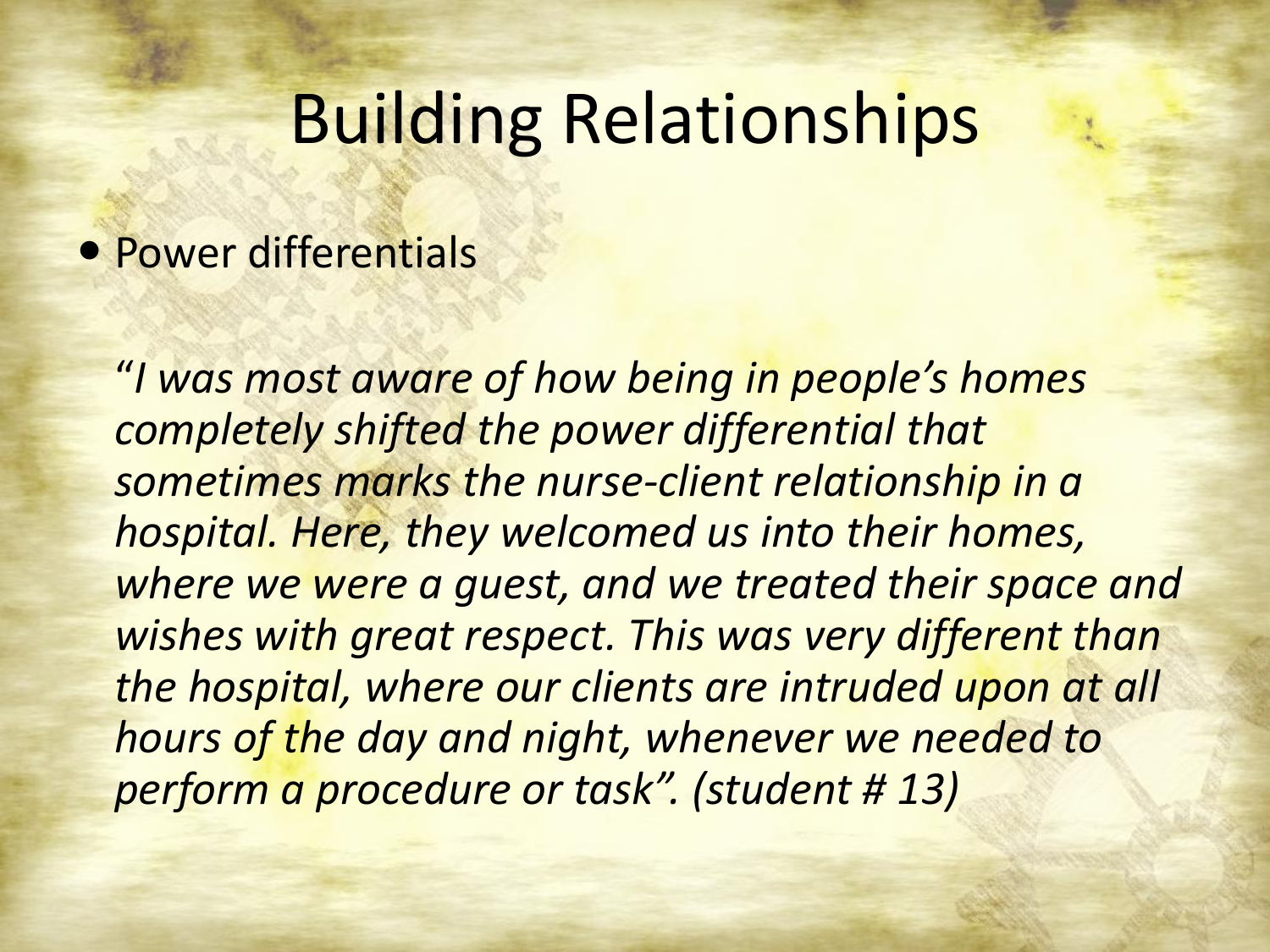#### Facilitating Access and Equity

**• Stigma of marginalized populations** 

" *I find it extremely disheartening to know that some of these women have been turned away from primary care services because of the complexity of their health issues. I find this is discriminatory and promotes inequity, as these women as a result, have limited points of access to receive health care. As a consequence, it seems to me that this would ultimately lead to poorer health outcomes for this population*" *(student #4)*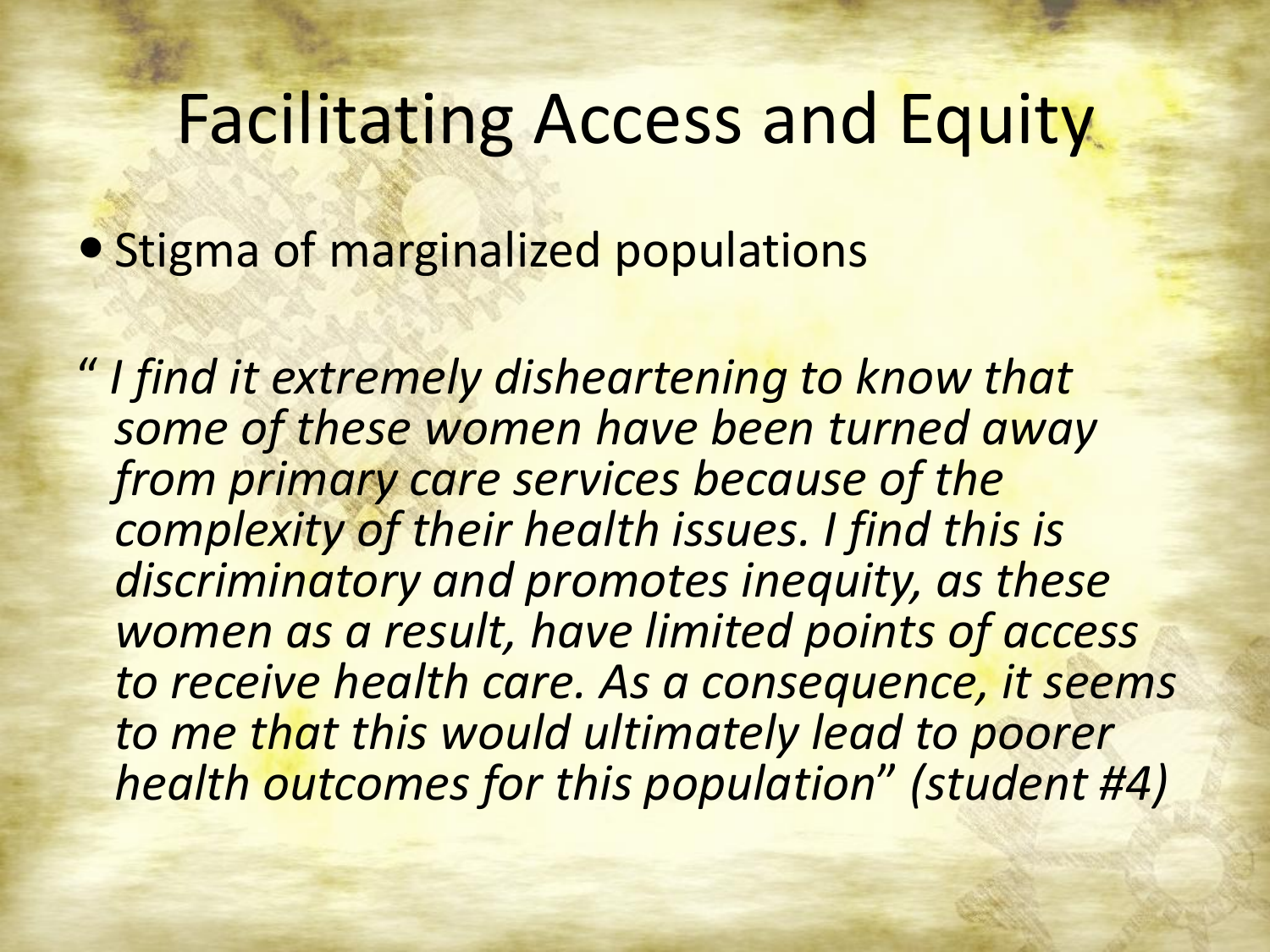## Demonstrating Professional Responsibility and Accountability

• One student recognized that own personal beliefs and values about early child hood education were different from agency's. The student wrote about how these different ideas contributed to personal learning, growth, and change in perspective about play based environment on school readiness

"*Are my personal experiences a strength or a bias*" (*student #3)*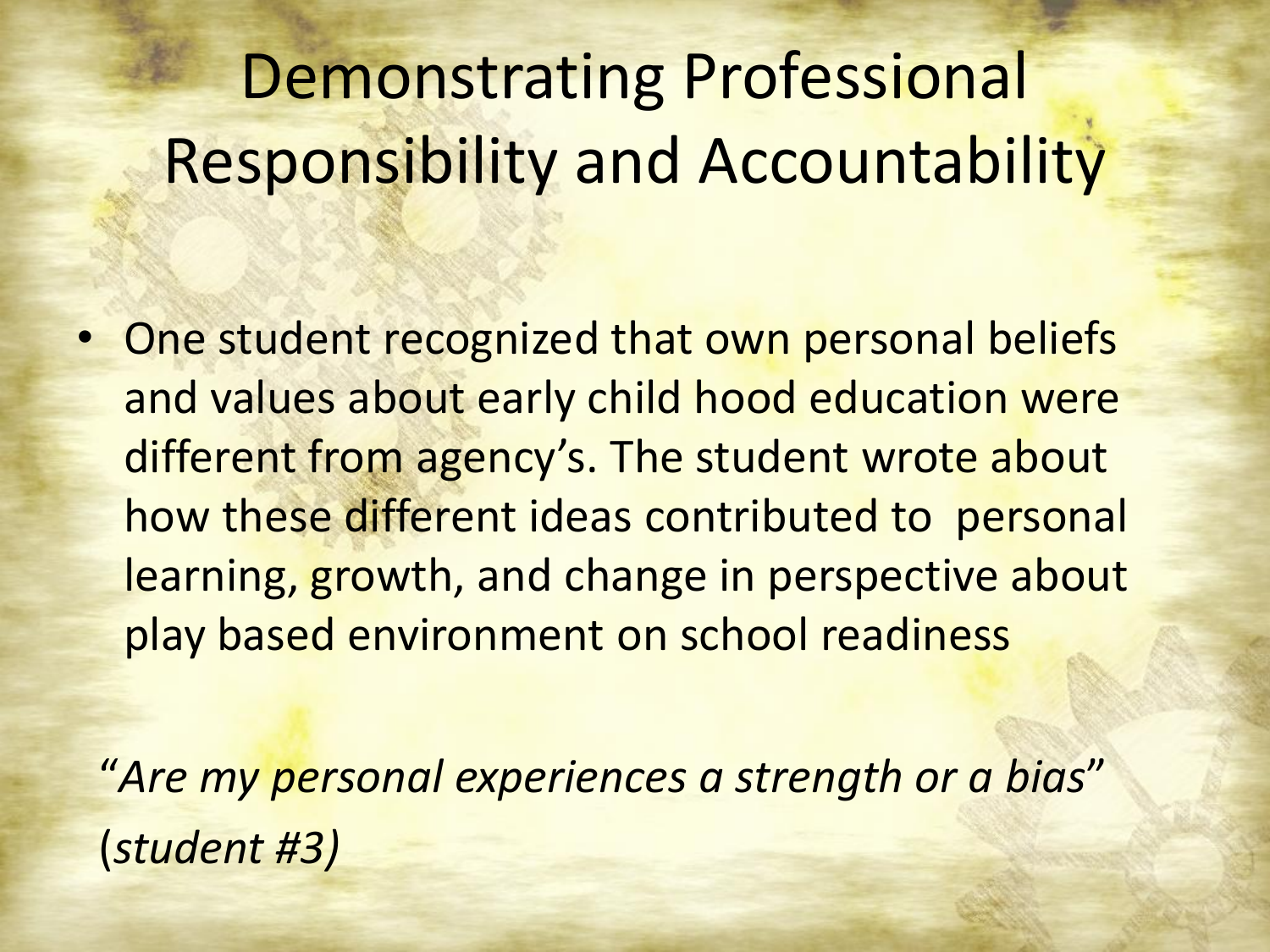## Usefulness of Reflective Writing

- In this study, reflective writing appeared to be a useful communication tool that allowed students to critically explore and express how they applied CHNSoP to community clinical
	- Communicate in a professional manner to clinical faculty and preceptor
	- Receive constructive critique from clinical faculty
	- In-depth exploration of personal growth
	- Identification and reflection on three levels
		- Personal beliefs and practices
		- Community/client relationships
		- Issues of social justice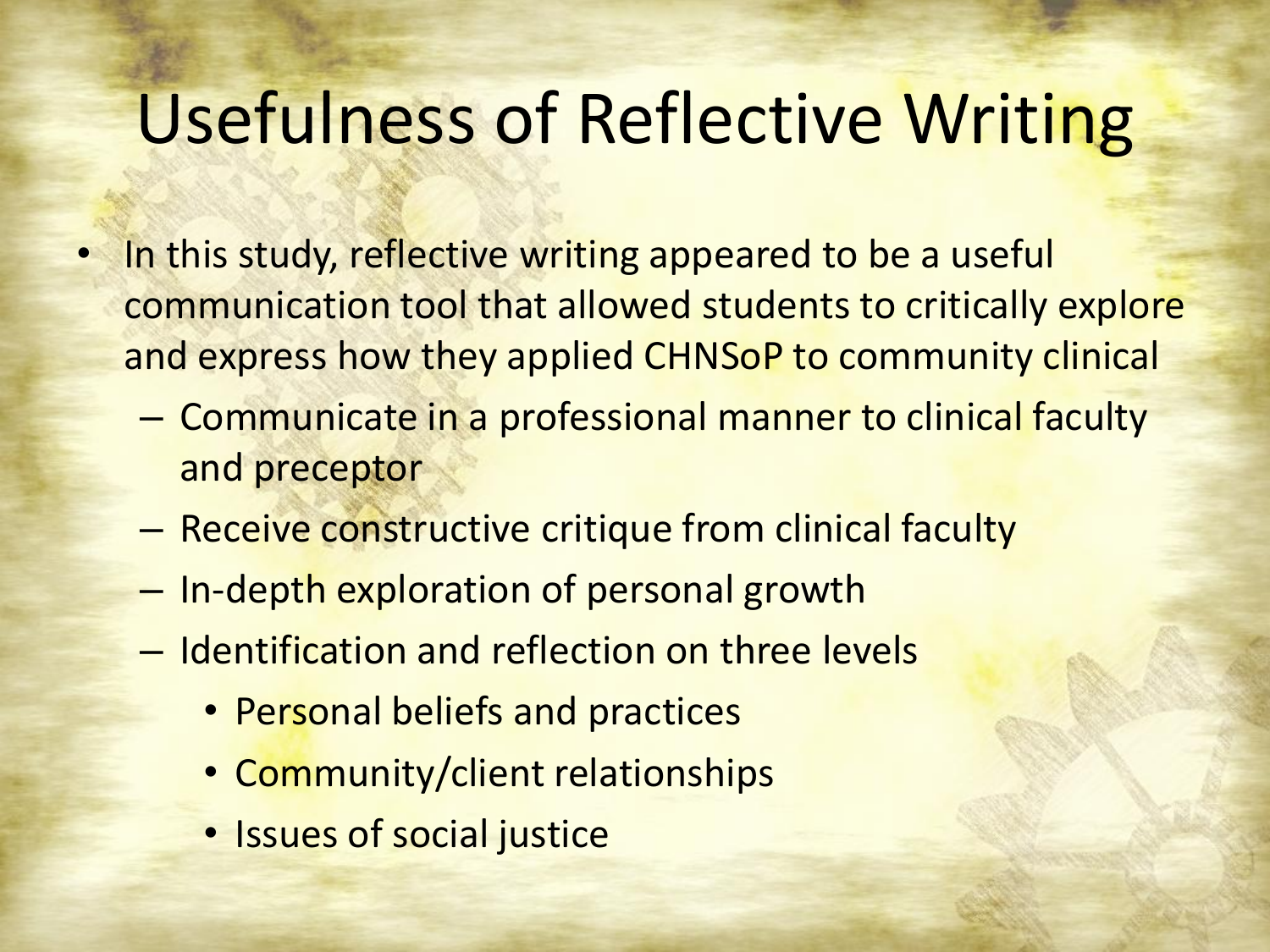- Preceptor interaction with students appeared to influence student learning more so than the type of agency where clinical occurred
- Level of critical analysis was enhanced when students used a CHNSoP sub category
- Student growth/learning was more evident in reflections where social justice issues of access/equity in marginalized populations was addressed
- Therapeutic interactions: "Community so different than acute care".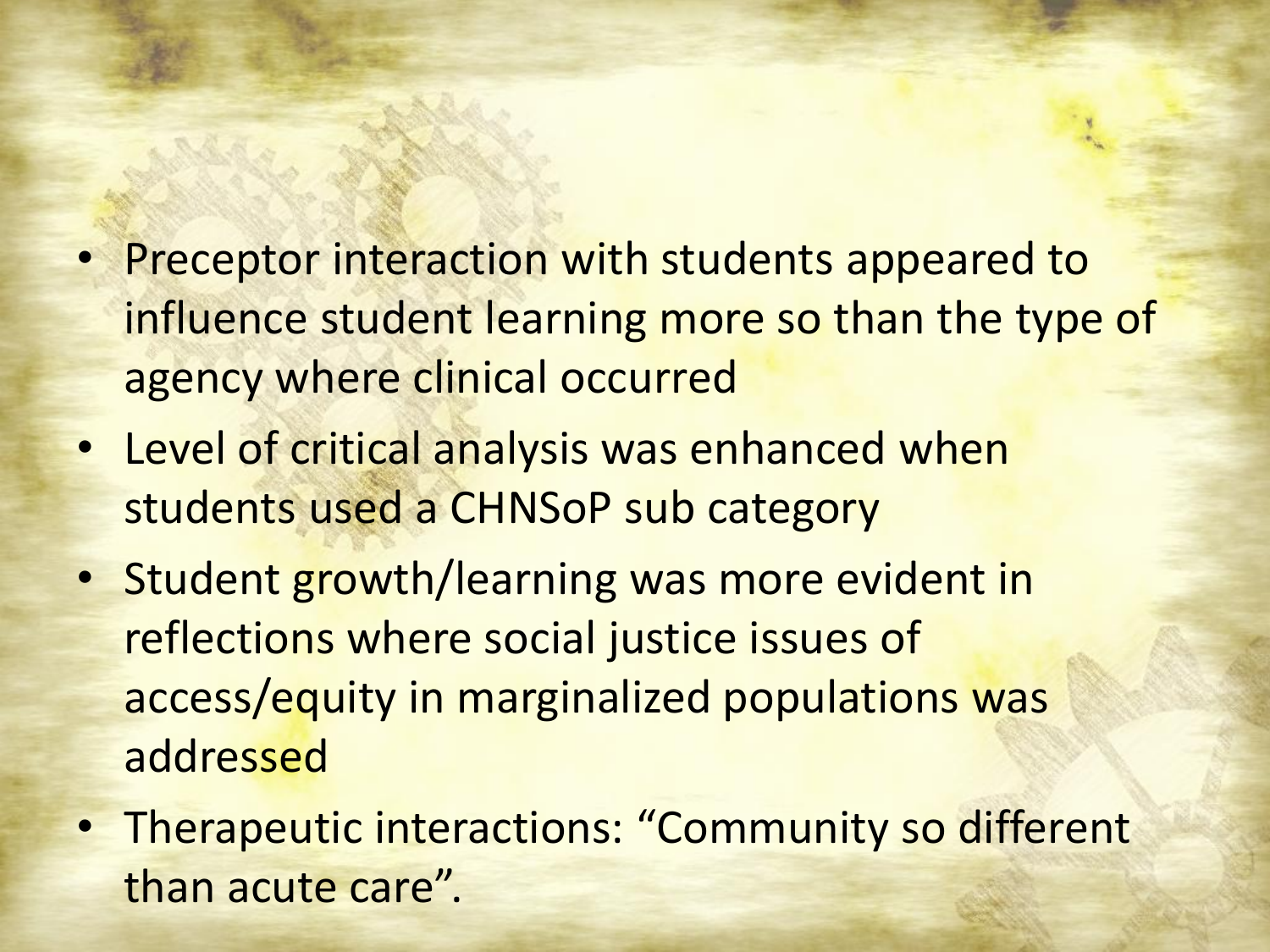#### Further Research Questions

- What are the perceptions of preceptors, clinical faculty and students about reflective writing as a learning tool?
- How did clinical faculty feedback on reflections affect students' ability to apply standards, critically reflect and grow?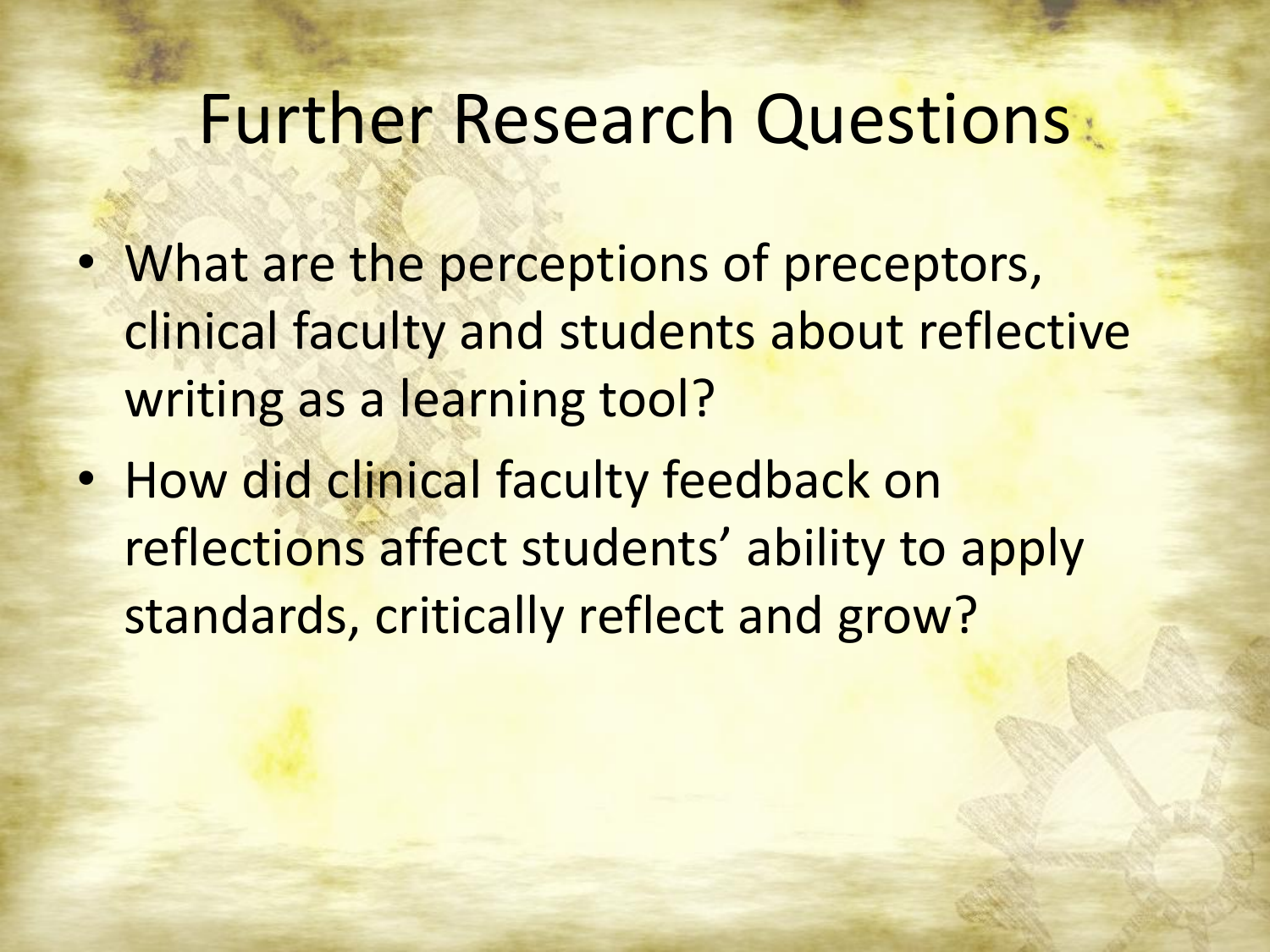"*I am very grateful for this learning experience and I know that it is going to be something that has a lasting change on not only my nursing practice but also how I see the world.*

*My goals for my career are to always practice selfreflection and true presence with each client, as well as have a strengths-based focus that empowers a community to take ownership of their own projects and well-being". (student #9)*